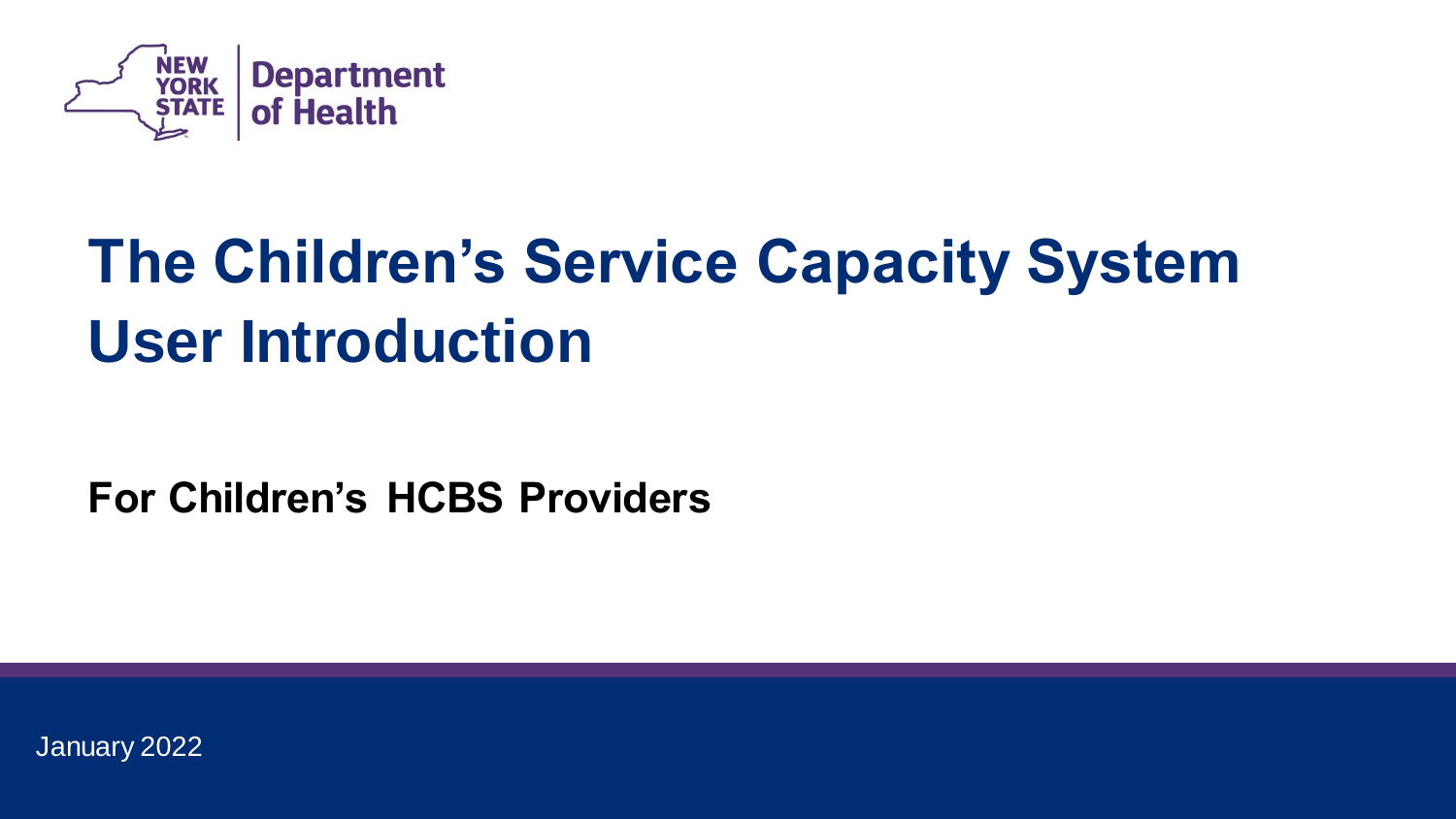## **Overview of Today's Webinar**

- ✓Children's Service Capacity Tracker Purpose and Overview
- ✓Children Services Capacity Tracker Process and Platform
- $\checkmark$  Responsibilities and Capacity Reporting Requirements
- ✓Children's Service Capacity Tracker Homepage
- ✓Children's Services Survey
- ✓Children's Services Waitlist
- ✓Alerts/Notifications
- ✓Export Waitlist
- ✓Live Presentation (Demo)
- ✓Next Steps
- $\sqrt{Q}$ Q&A January 2022

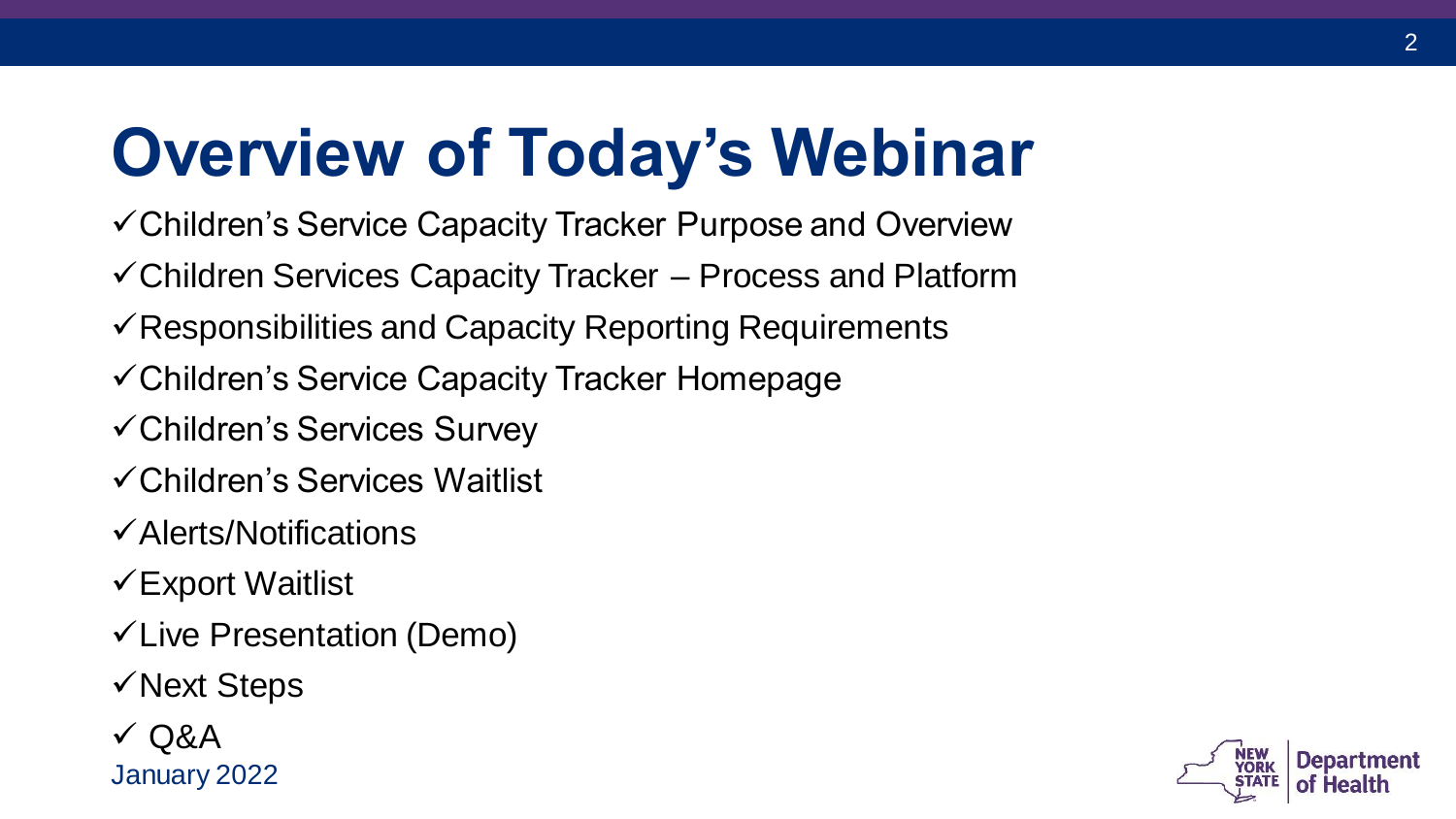# **Children's Services Capacity Tracker**

**Why create a system:**

- Provider feedback that too many entities were asking for waitlist and service availability - duplication
- HHCMs feedback that they don't know which providers have capacity and that they are referring the same child to multiple providers
- HHCMs do not know when and if children/youth get off a waitlist in a timely manner
- HCBS providers indicating they could build capacity if they knew the number of referrals they might receive and for which services are in need
- Medicaid Manage Care Plans (MMCP) are responsible for network adequacy but do not know if their members are on a waitlist to work with providers to build capacity
- Lead Health Homes do not know the children on a waitlist to ensure care managers are appropriately linking to services

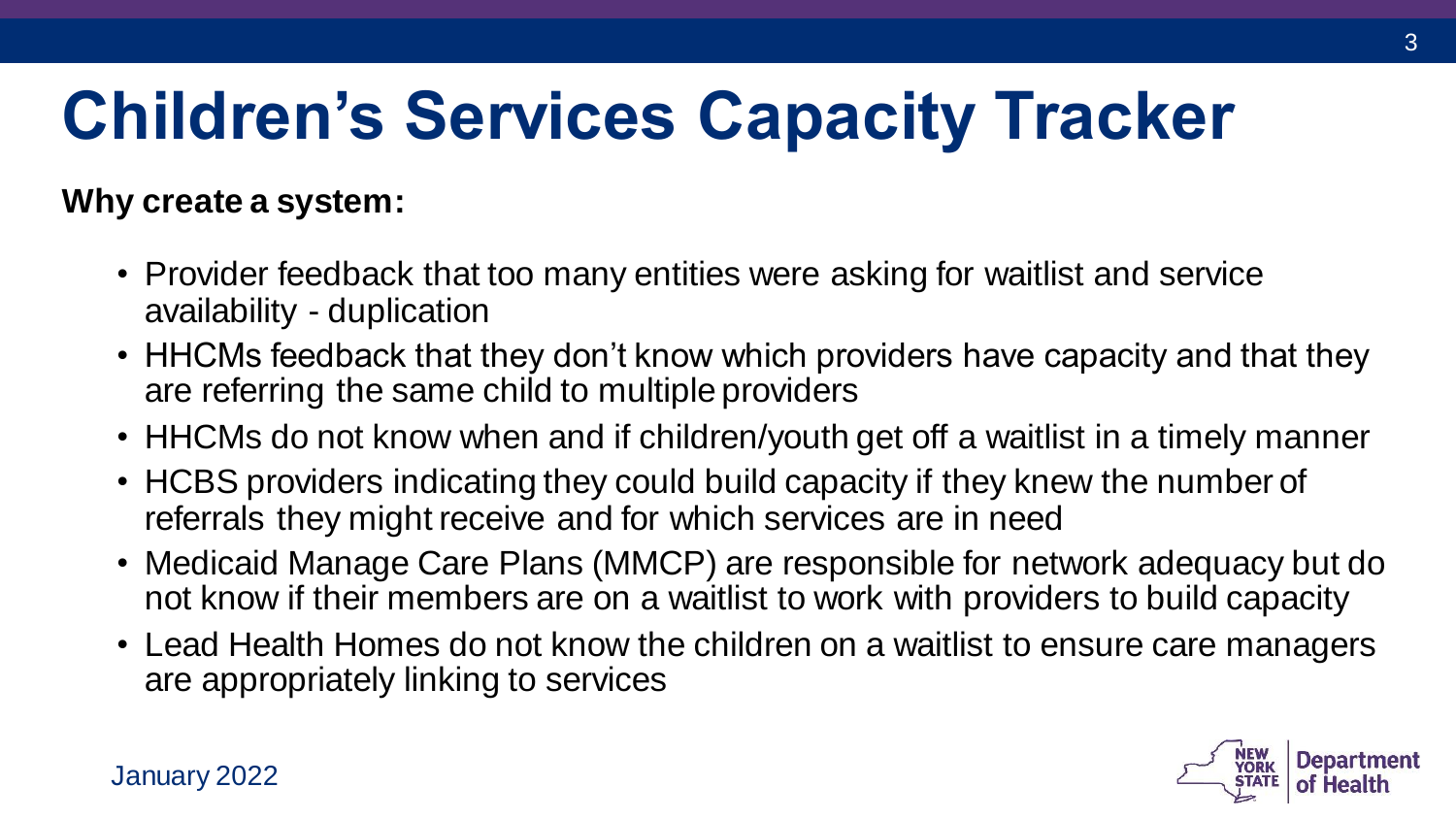## **Children's Waiver**

- The Children's Waiver requires that enrolled and eligible children/youth are connected to services
- The State is unable to indicate how many children/youth are on a waitlist to collaborate with providers, managed care plans, lead Health Homes, and other stakeholders to build capacity, identify needs, and gaps to services
- There are requirements within the Children's Waiver to report to the Federal Government of the Centers for Medicare and Medicaid Services (CMS) regarding Children's Waiver access to services, as well as waitlist or gaps in services



4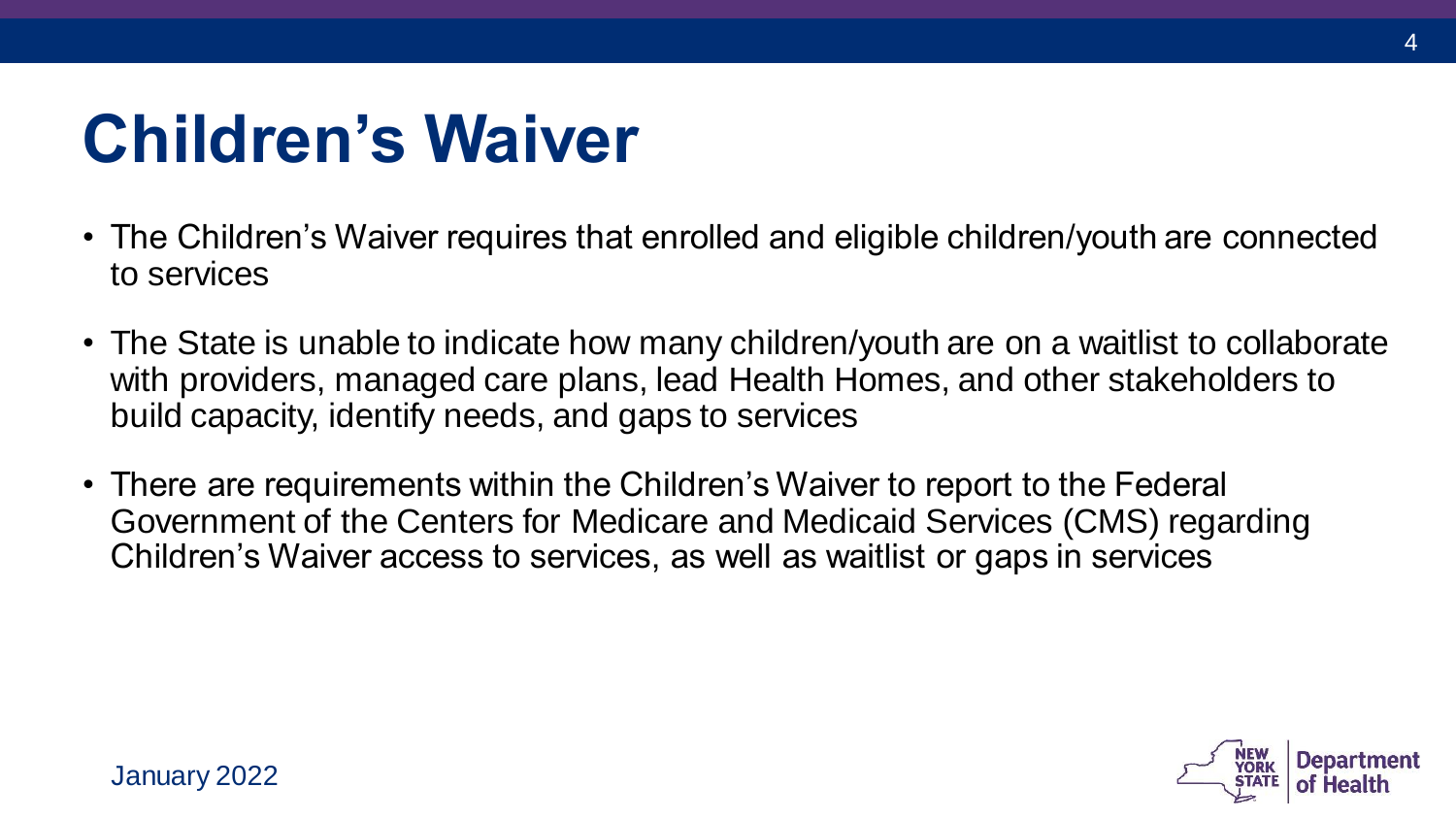## **The Children's Services Capacity Tracker Purpose**

- Report waitlist by services, by county, and by provider at a member level
- Show availability of providers by service and by county
- Provider availability information that will be linked to the current public facing Map on NYS DOH website
	- o The public facing Map Children and Family Treatment and Support [Services/Home and Community Based Services \(ny.gov\)](https://www.health.ny.gov/health_care/medicaid/redesign/behavioral_health/children/provider_design.htm)
- Indicate to providers if they have the same child/youth waiting for services
- Notify providers if a child/youth was removed from a waitlist and reason why
- Assist with the coordination of service delivery

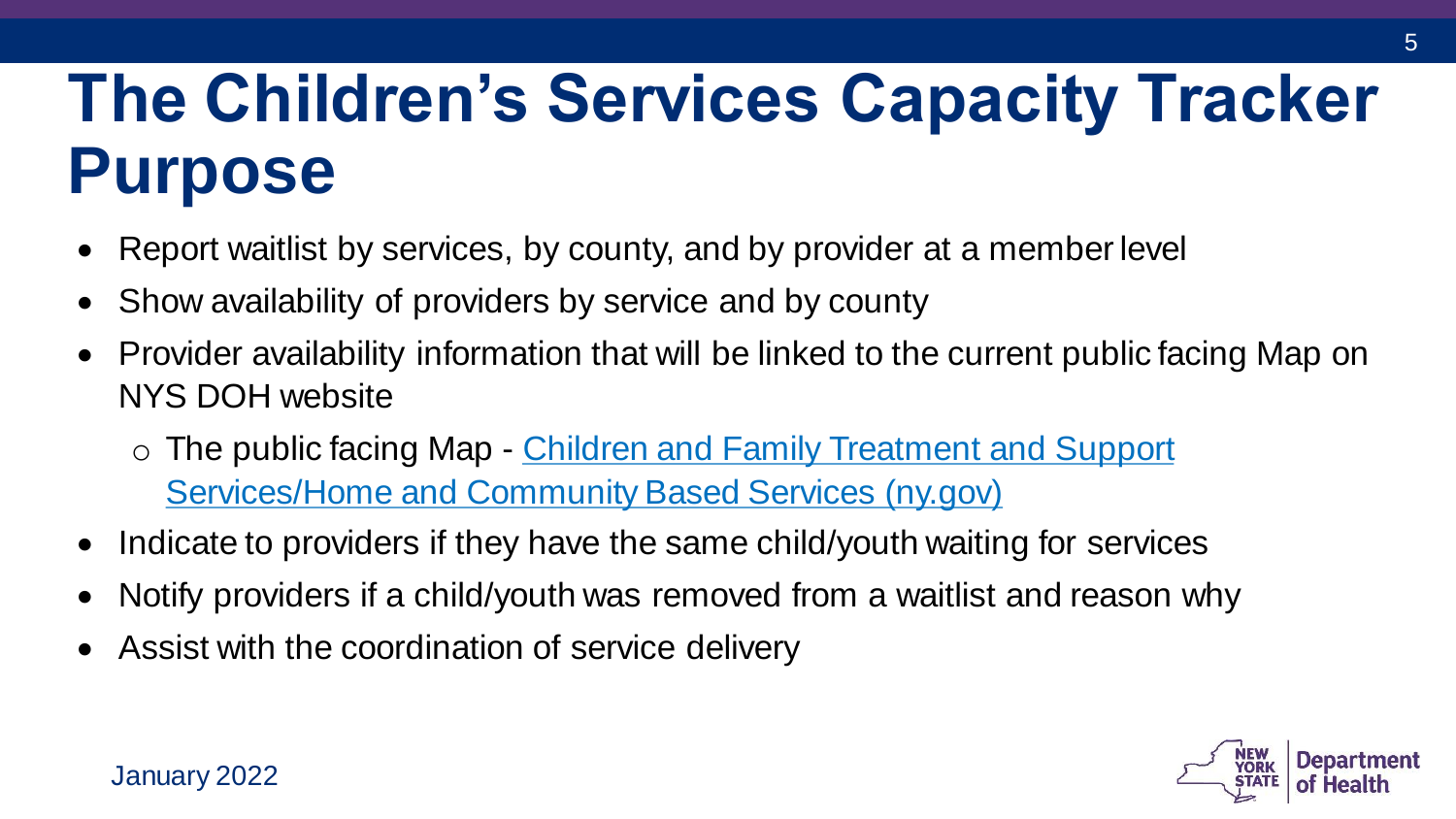# **Collaboration and Building Capacity**

Additionally, on a monthly basis, information will be shared with HCBS providers, MMCPs, and Lead HHs to foster communication and collaboration regarding building capacity and assisting children/youth who are on waitlist to obtain services.

- HCBS providers have been willing or open to building capacity but needed more information – what services, what counties, and potential referral volume
- Lead HHs will understand the number of members awaiting service connectivity and be able to assist HHCMs to connect children/youth to other services as needed, and work with the Department to identify gaps in HCBS
- Medicaid Managed Care Plans (MMCP) will have a clear list of members on a waitlist by provider, service, and county to work with the Department to build network adequacy and assist HHCMs to link members to other services as necessary

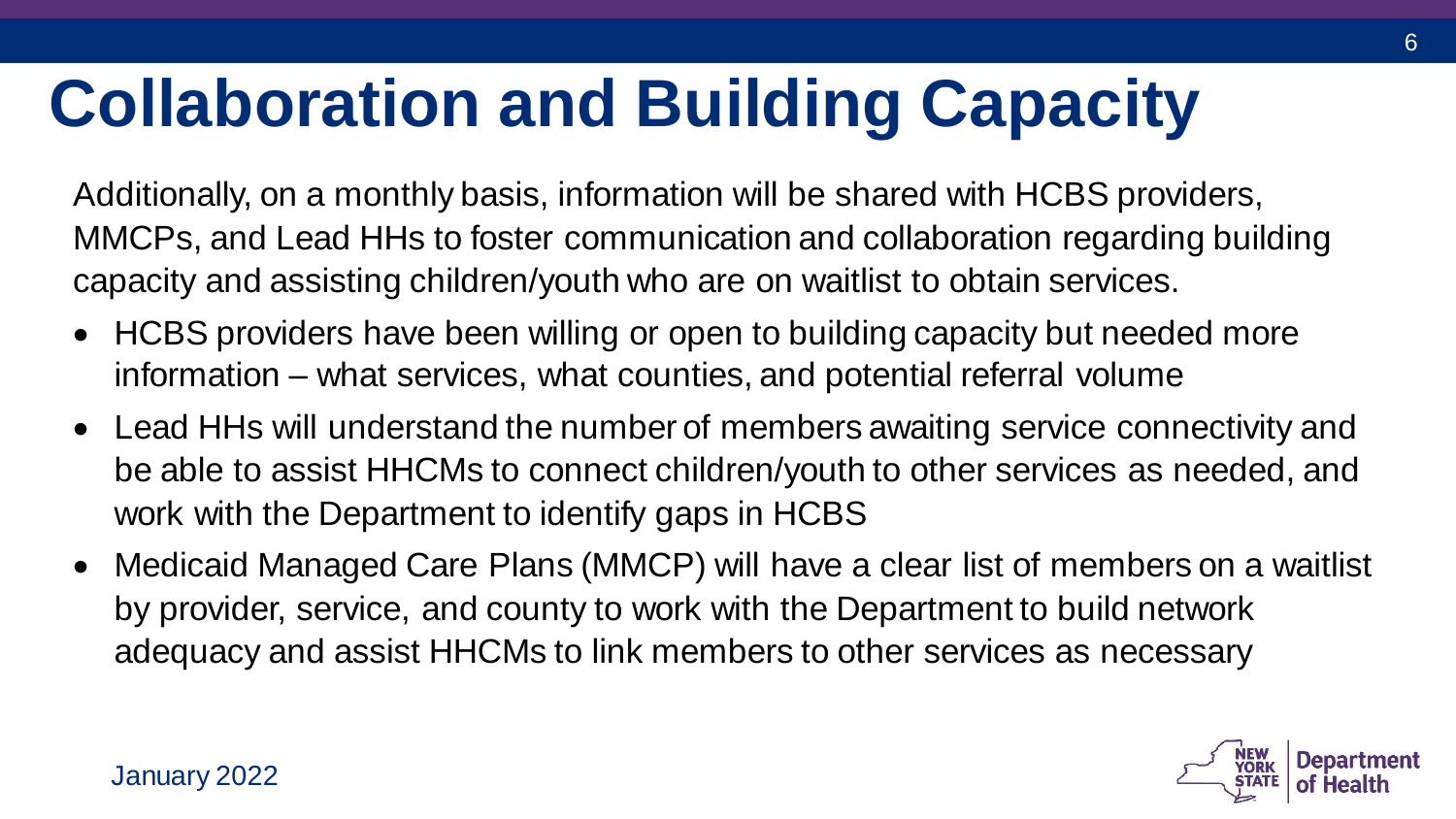**Children Services Capacity Tracker – Process and Platform**

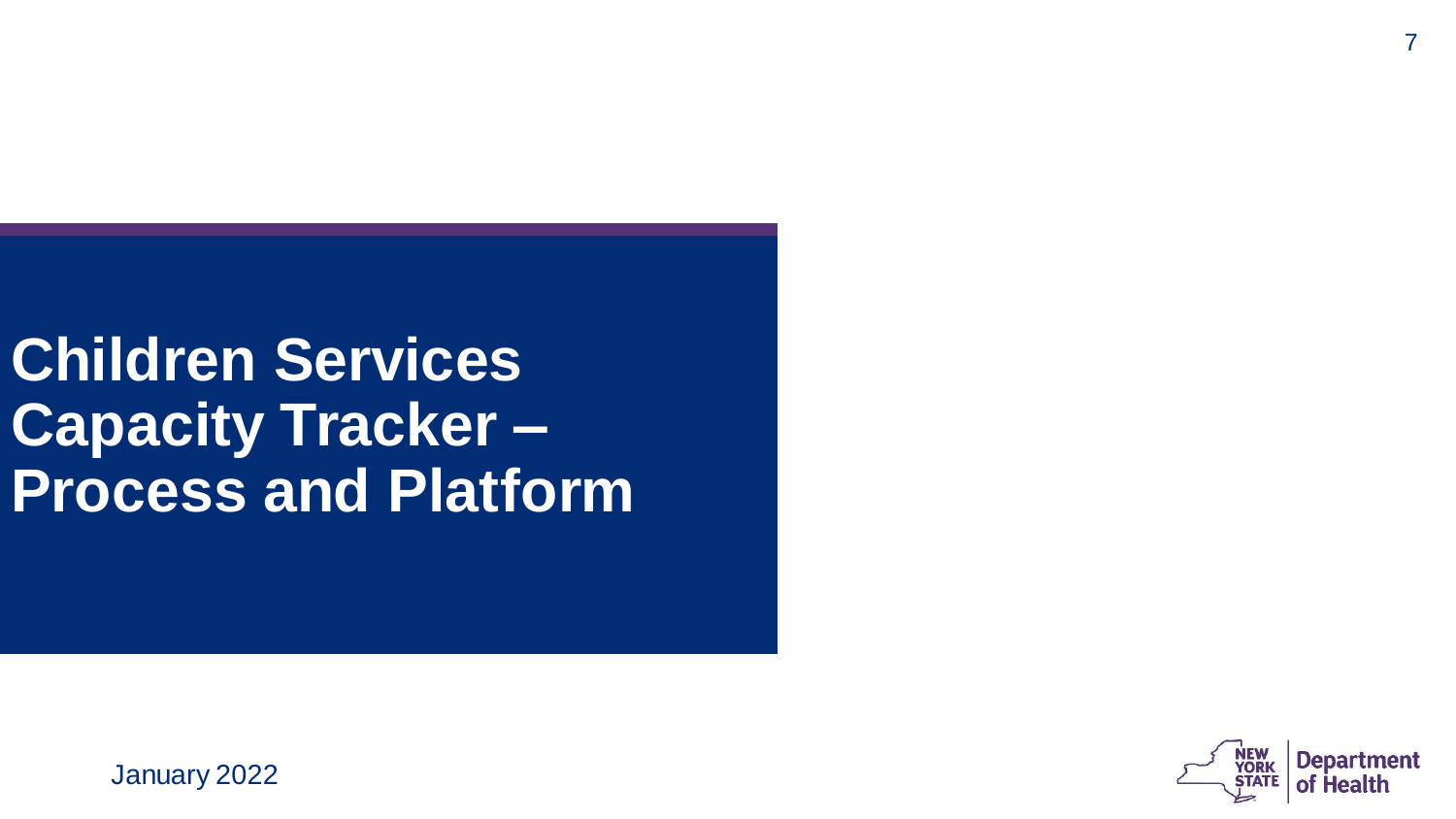## **The Children's Services Capacity Tracker - Platform**

In 2021, the State launched the Incident Reporting and Management System (IRAMS) to meet the Children's Waiver requirement to timely report critical incidents, complaints, and grievances

• HCBS providers, lead Health Homes, and HH care management agencies are already required to have access to IRAMS

The State leveraged this platform to build the Children's Services Capacity Tracker since HCBS providers already had access to IRAMS and not to build a separate system

The IRAMS and Children's Services Capacity Tracker is housed in a secure platform of the Health Commerce System (HCS)

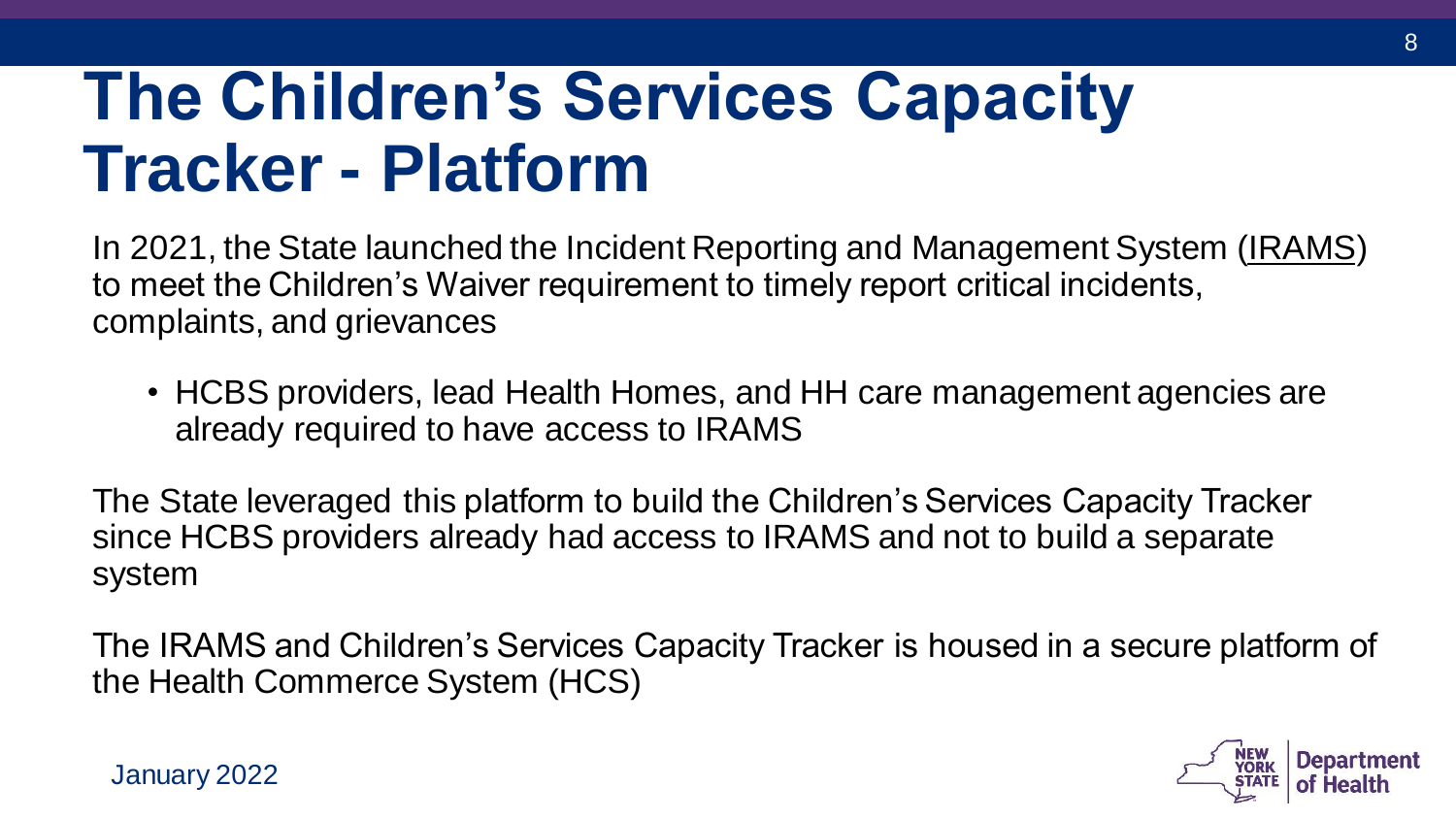## **The Children's Services Capacity Tracker - Access**

At this time, only HCBS providers and the State will be able to access the Children's Services Capacity Tracker component of the IRAMS platform

It's *required* that HCBS providers report their capacity of HCBS by county, service and waitlist

- o HCBS Providers will be required to submit a capacity survey and their waitlist information through the Children's Services Capacity Tracker *at minimum* every three (3) weeks on Friday by 11:59pm.
- **NOTE:** CFTSS Services are also available to document capacity and waitlist information. Currently, CFTSS providers are *not* required to complete a capacity survey or enter the Children's Services Capacity Tracker. However, HCBS providers who are also designed for CFTSS can manage their CFTSS waitlist in the Capacity Tracker.

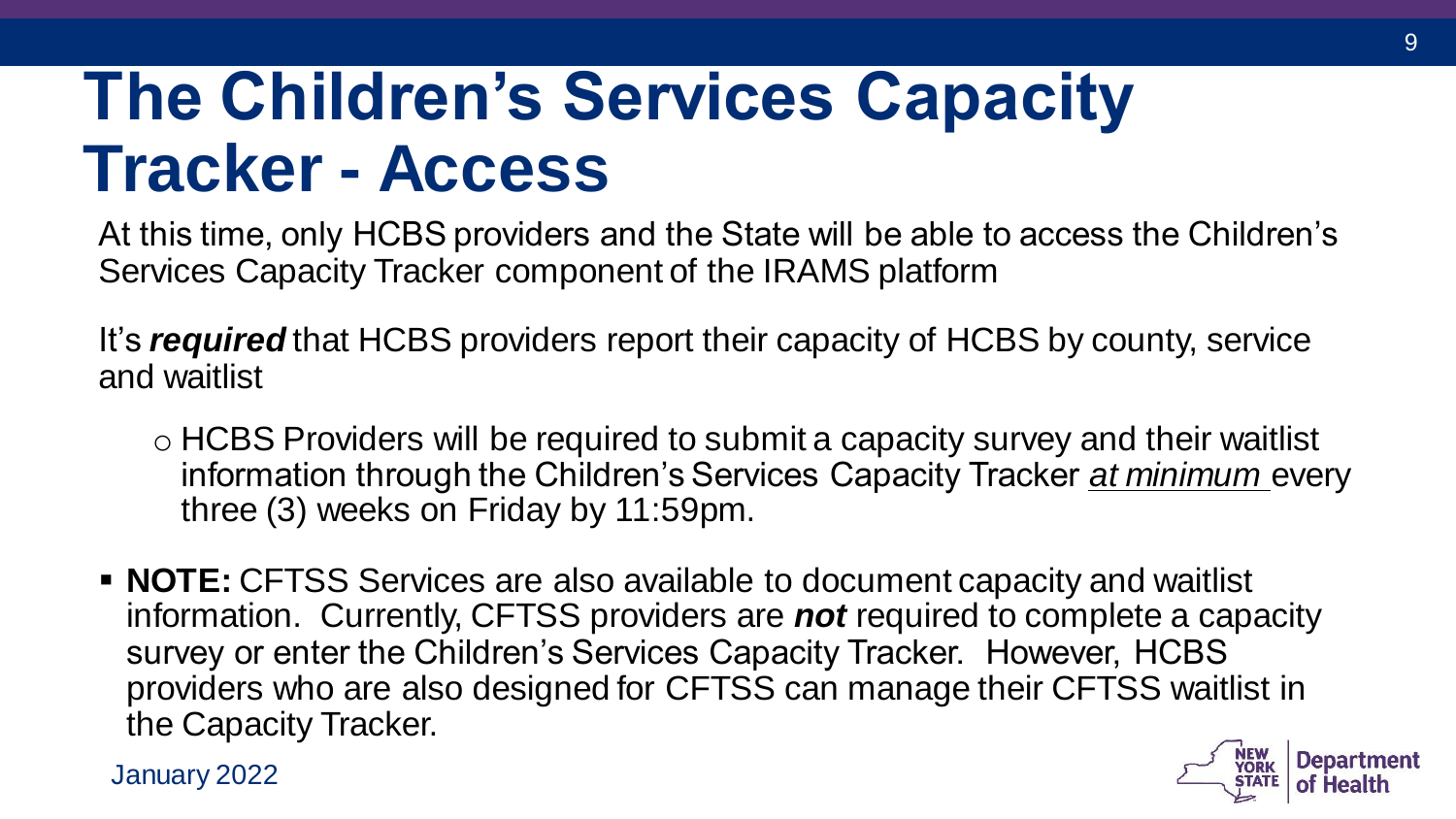### **How To Access Children's Services Capacity Tracker**

- Each provider should identify 2-3 users who will have access to Children's Services Capacity Tracker (not all practitioners staff need access).
- Each agency/organization's HCS Coordinator is the person who has the responsibility and authority to request and manage HCS accounts and roles for their agency via the Communications Directory.
- The HCS Coordinator is by default a user and therefore will have access to the Children's Service Capacity.
- The HCS Coordinator will assign the Children's Service Capacity user role to the identified users for their agency and assist users in requesting a valid HCS ID registers with their organization if necessary.

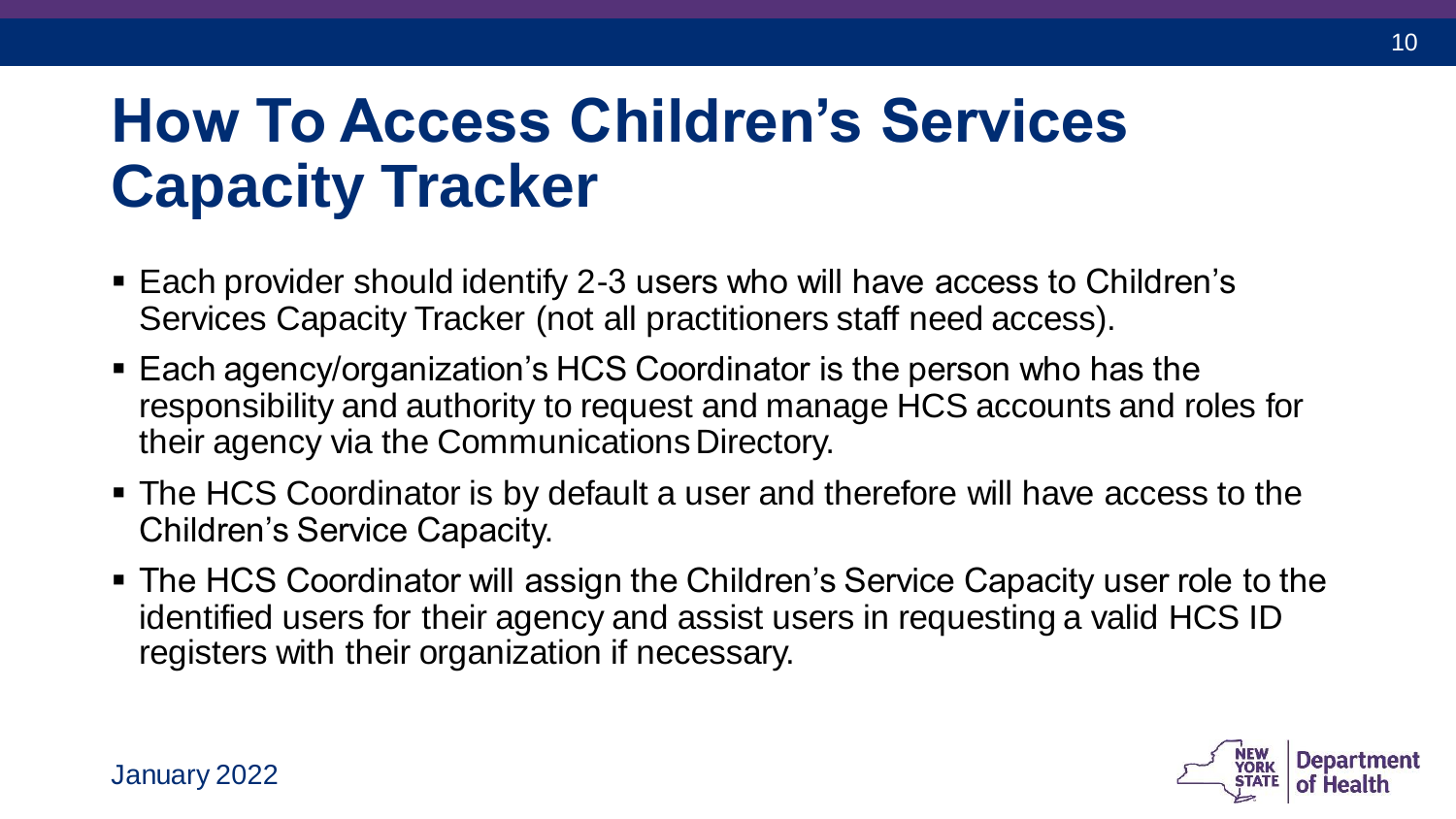### **Who Should Use Children's Services Capacity Tracker**

- It is the responsibility of providers to ensure that capacity reports are submitted on time and have internal processes in place for the Children's Services Capacity Tracker.
- The Department will extract reports of the Children's Services Survey every three weeks to monitor compliance.
- Children's HCBS providers will determine who will enter capacity and waitlist data in the Children's Service Capacity System housed in IRAMS.
- Children's HCBS providers must develop a policy to ensure complete and timely submissions of reporting.

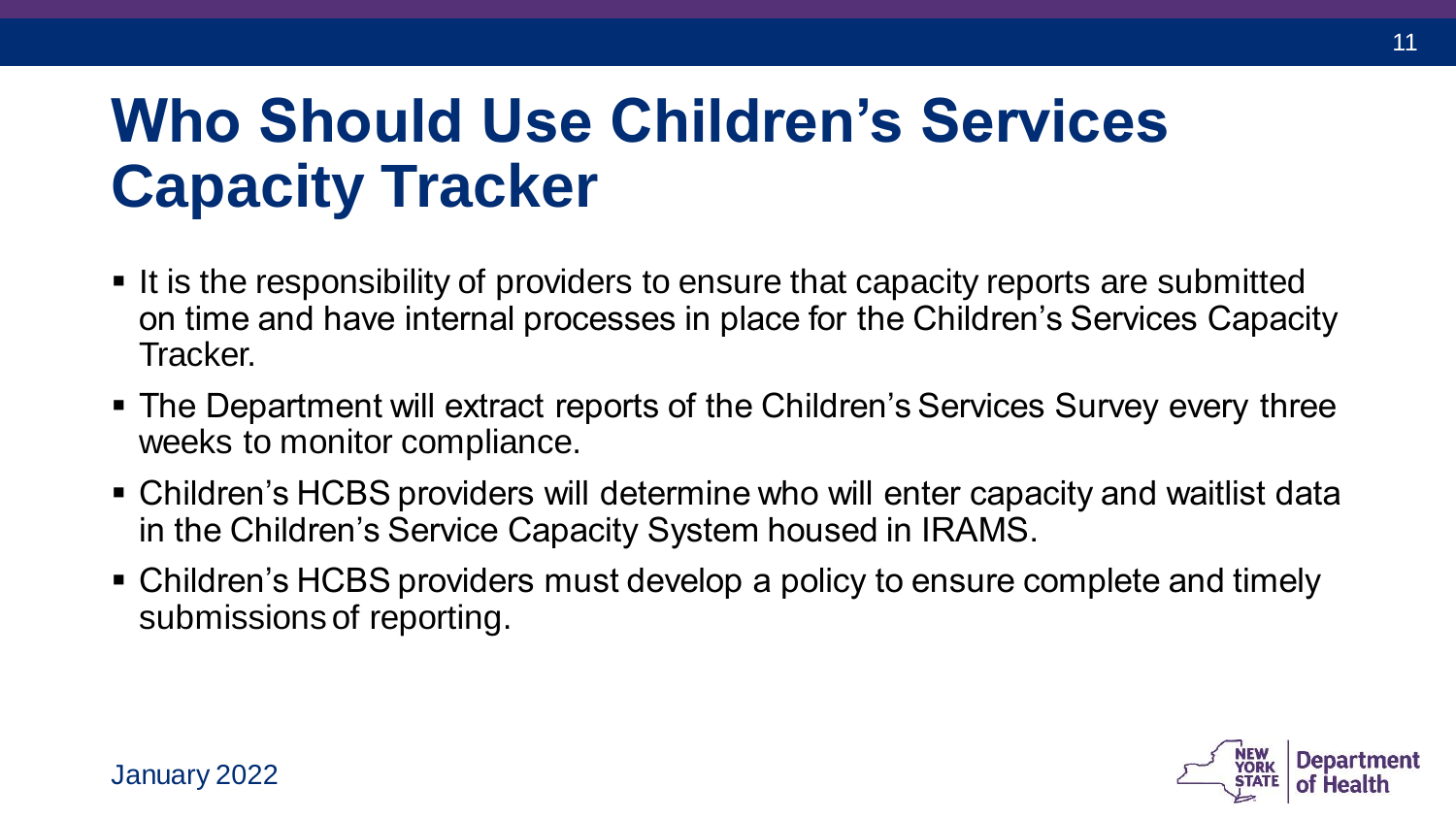### **The Children's Services Capacity Tracker - Monitoring**

- The Providers will receive a reminder email three (3) days prior to the due date of submitting their capacity and waitlist information
- Providers will be able to run reports and monitor their waitlist information
- Providers will be able to see other providers' children/youth on a waitlist if the providers have the same child/youth on their respective waitlist
- The State will be able to run reports to share information with lead HHs and MMCPs regarding waitlist
- The State will review submitted survey reporting and aid providers who have difficulty submitting timely reporting

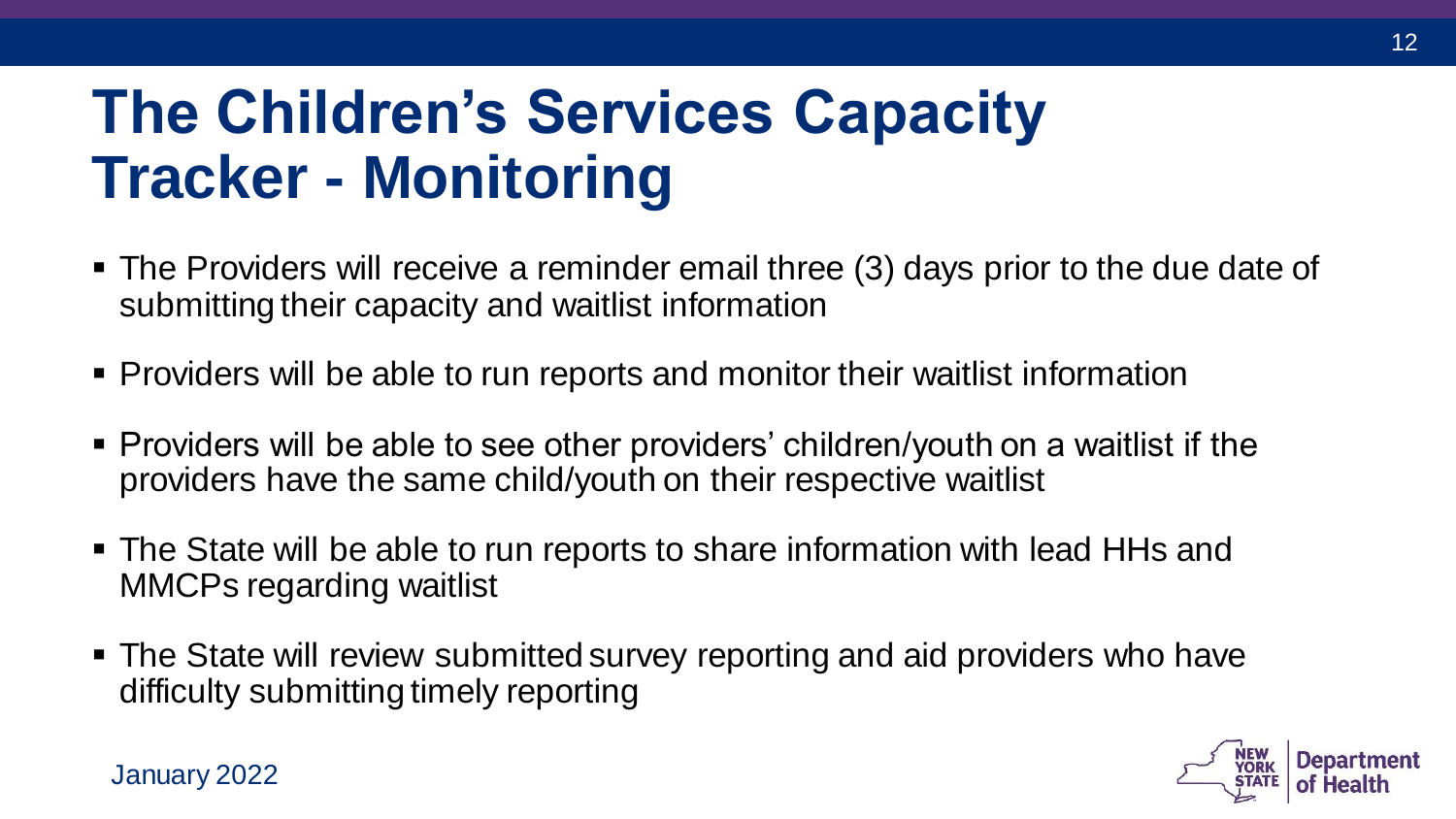**Responsibilities and Capacity Reporting Requirements**

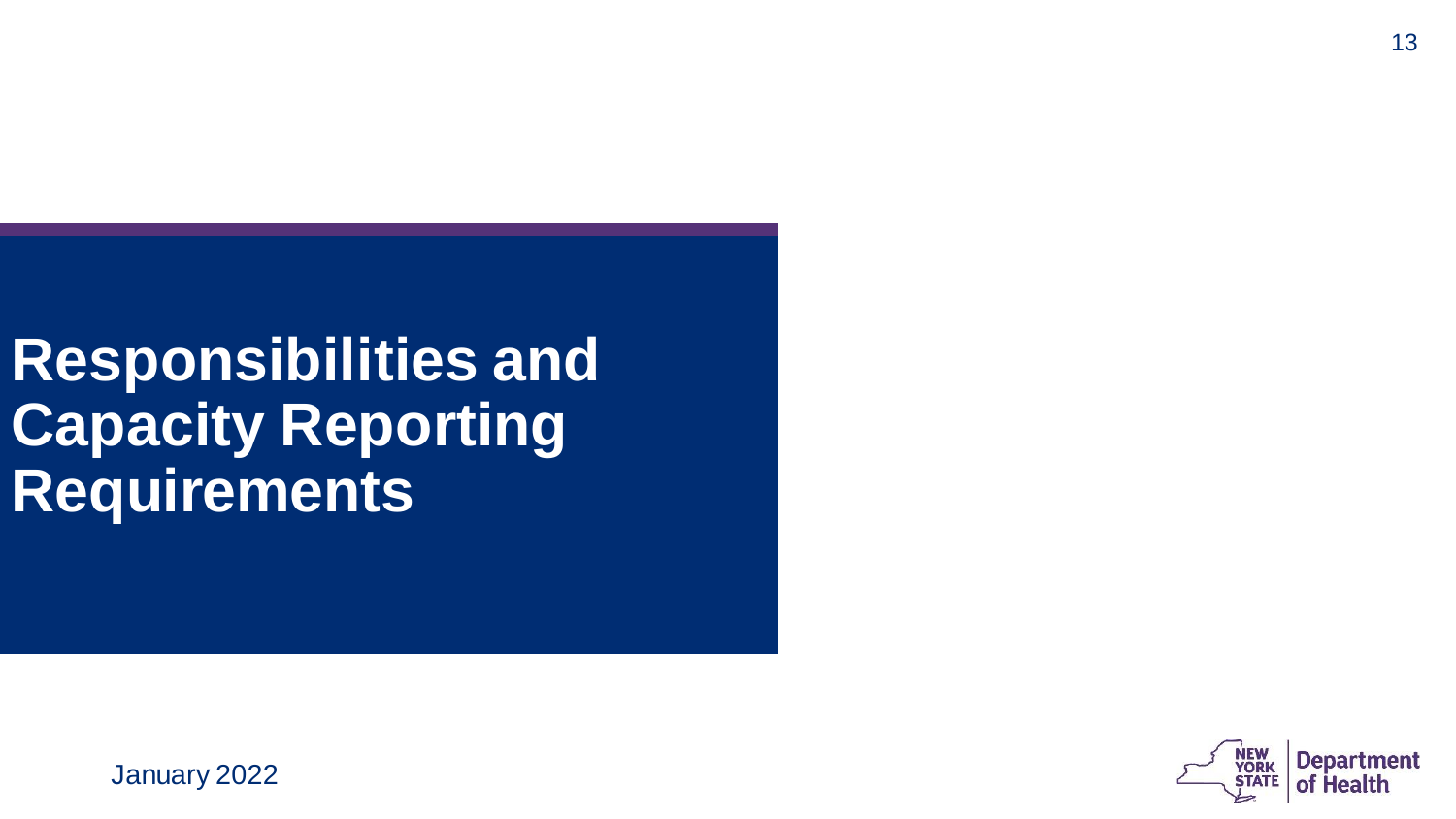#### **Process and Overview of Responsibilities**

Providers will report capacity in the Children's Services Capacity Tracker - the following three (3) areas

Report the number of children/youth being served by service

Report if the provider has availability to serve additional children/youth by service and in which county (ies)

Report specific children/youth information regarding who is on the provider waitlist and the reason why they are waitlisted

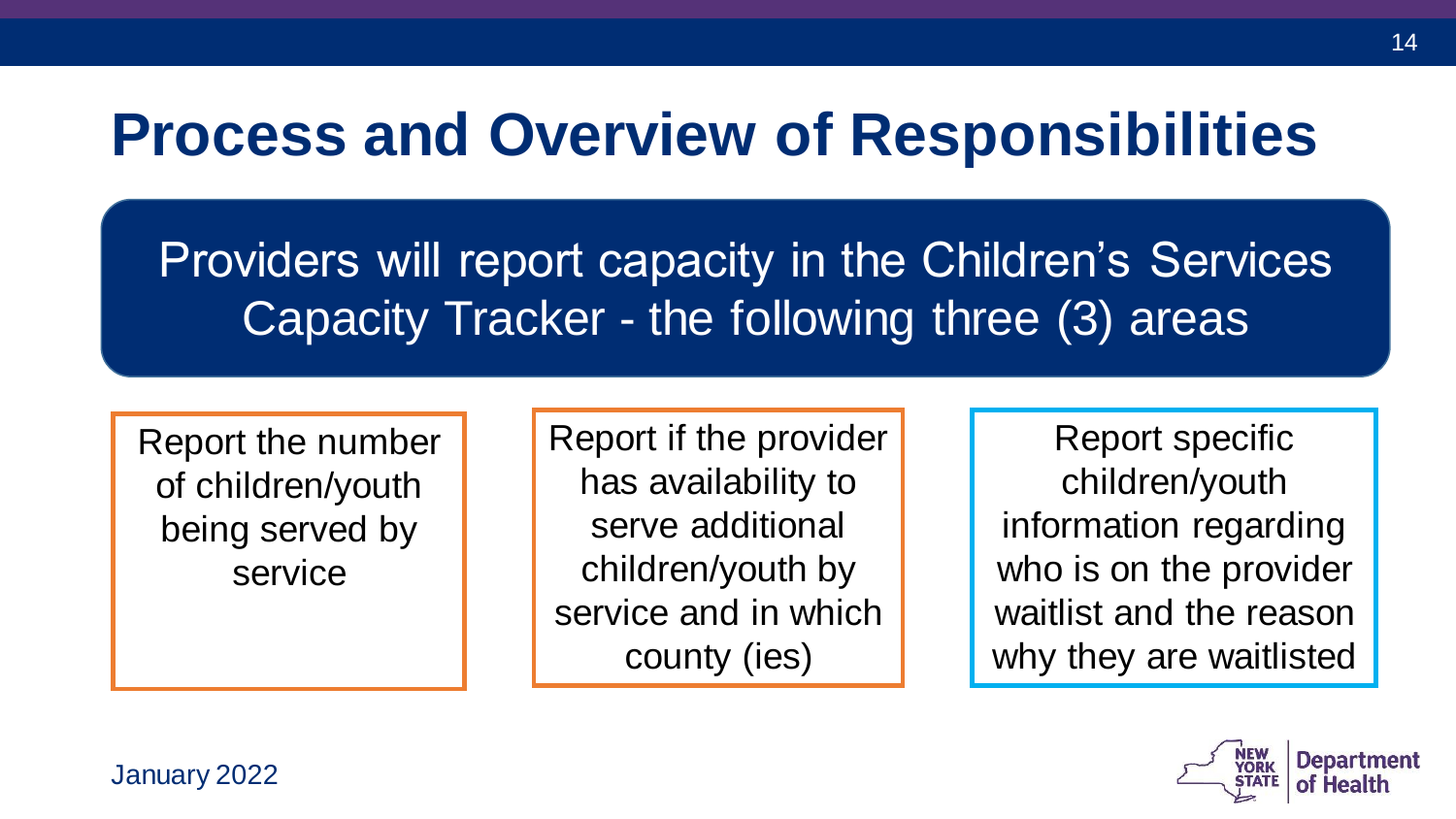## **The Children's Services Survey and Waitlist**

#### **Providers**

- Will be responsible for submitting **timely capacity reports** which are due every **three weeks by Friday at 11:59pm**.
- The provider must complete the survey to be compliant.
- This information will be transmitted to the public racing Map to assist providers, care managers, managed care plans, and families to identify services within their county that have availability.

**Note: If survey submissions are submitted late, the State will reach out to set up a call to provide technical assistance to the provider to come into compliance**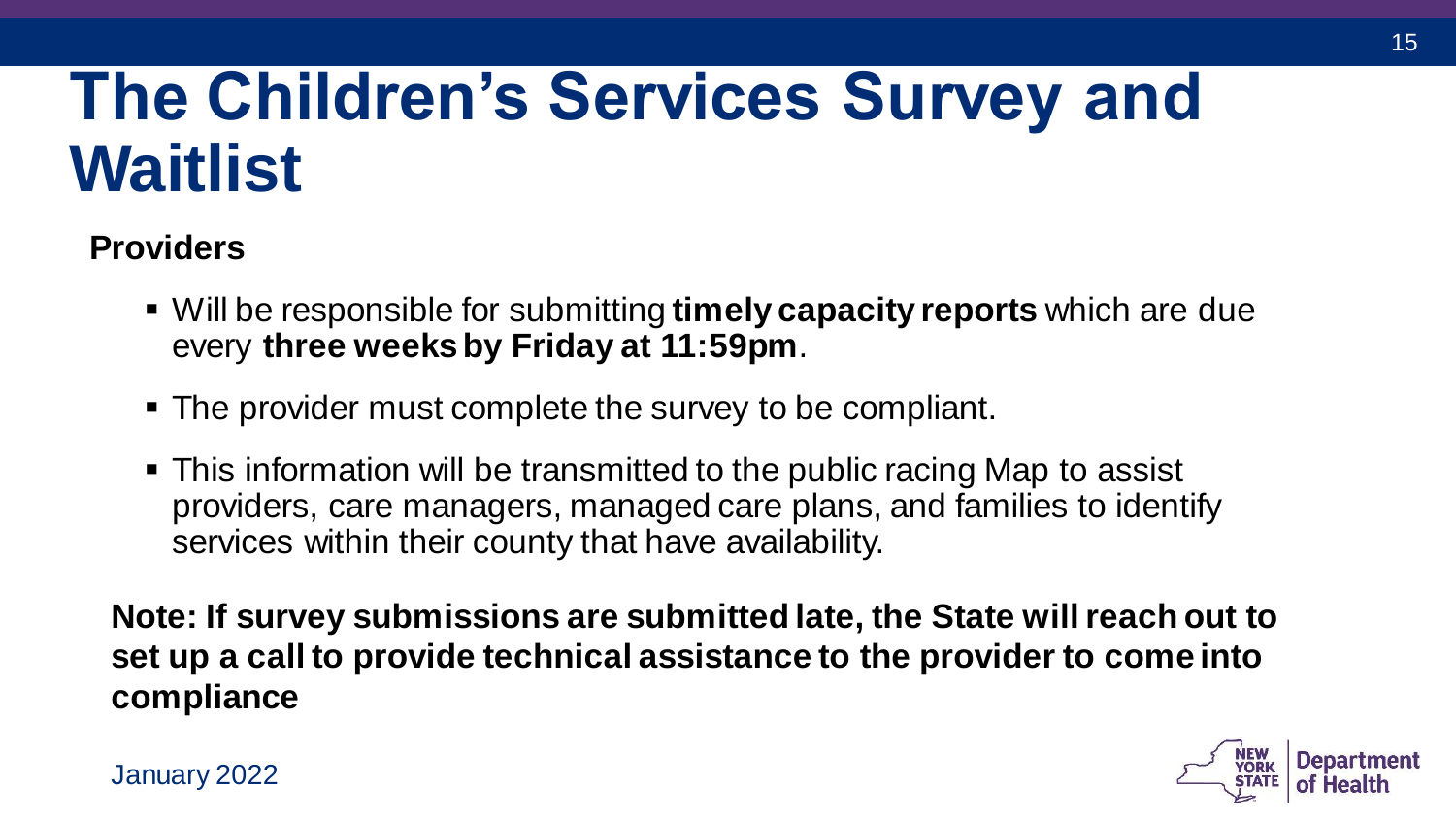## **The Children's Services Survey**

Providers will be responsible for submitting *at minimum* every **three weeks by Friday at 11:59pm**.

Within the Children's Services Survey, the provider will report:

- Number of children being served by service type
- **Potential availability by county and service type**

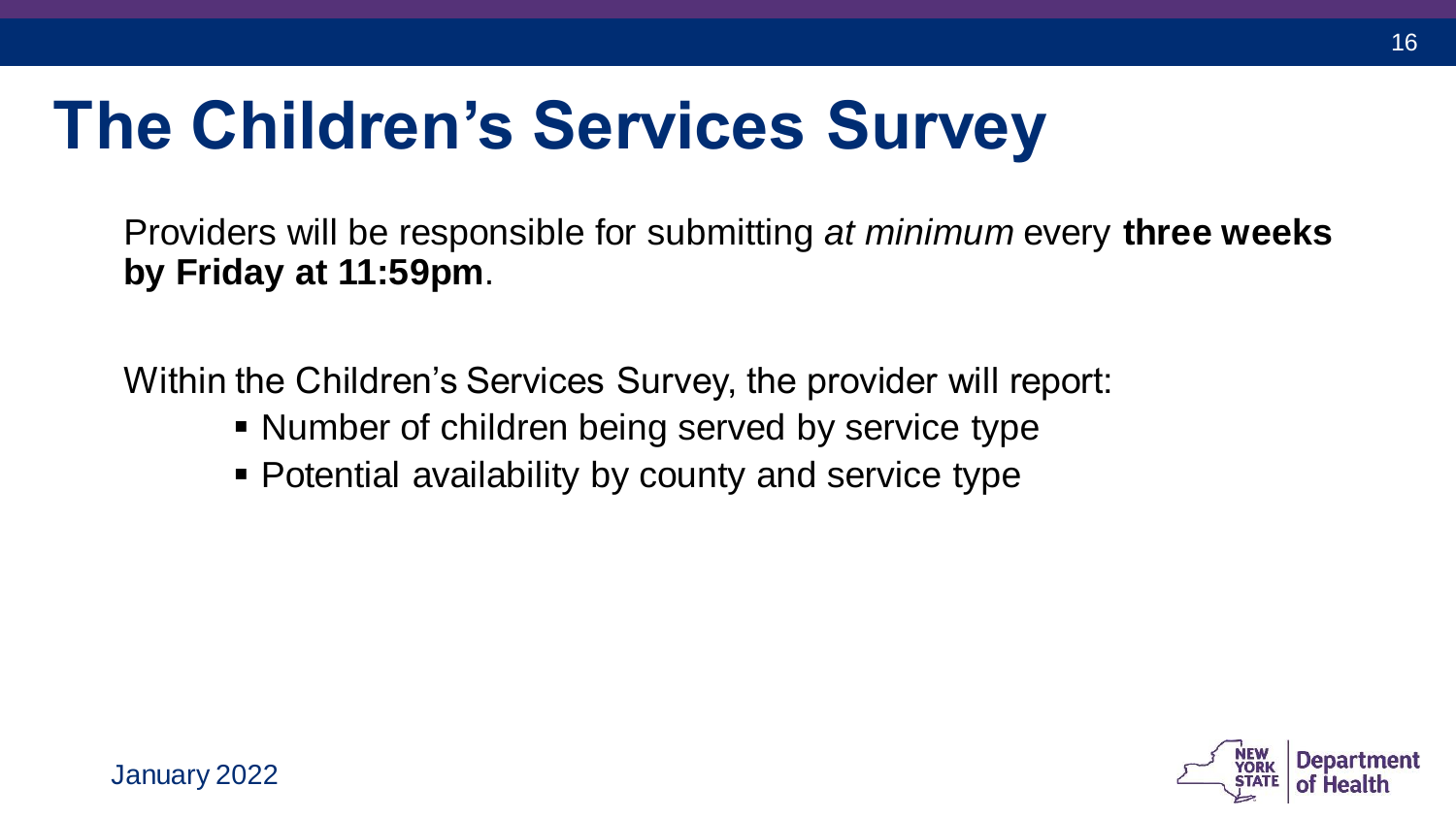## **The Children's Services Waitlist**

Providers will be responsible for submitting *at minimum* every **three weeks by Friday at 11:59pm**.

- ➢*Providers can utilize this system to regularly manage their waitlist. On going management, monitoring, and reporting children/youth on a waitlist will assist other providers manage their waitlist (for children in common) and the State to begin building capacity*
- The following information is needed to complete child waitlist:
	- o CIN and member information to verify correct Medicaid member,
	- o Referral Date/Start Date on Waitlist
	- o Service being requested
	- o Within which county to be served
	- o Reason for Waitlist

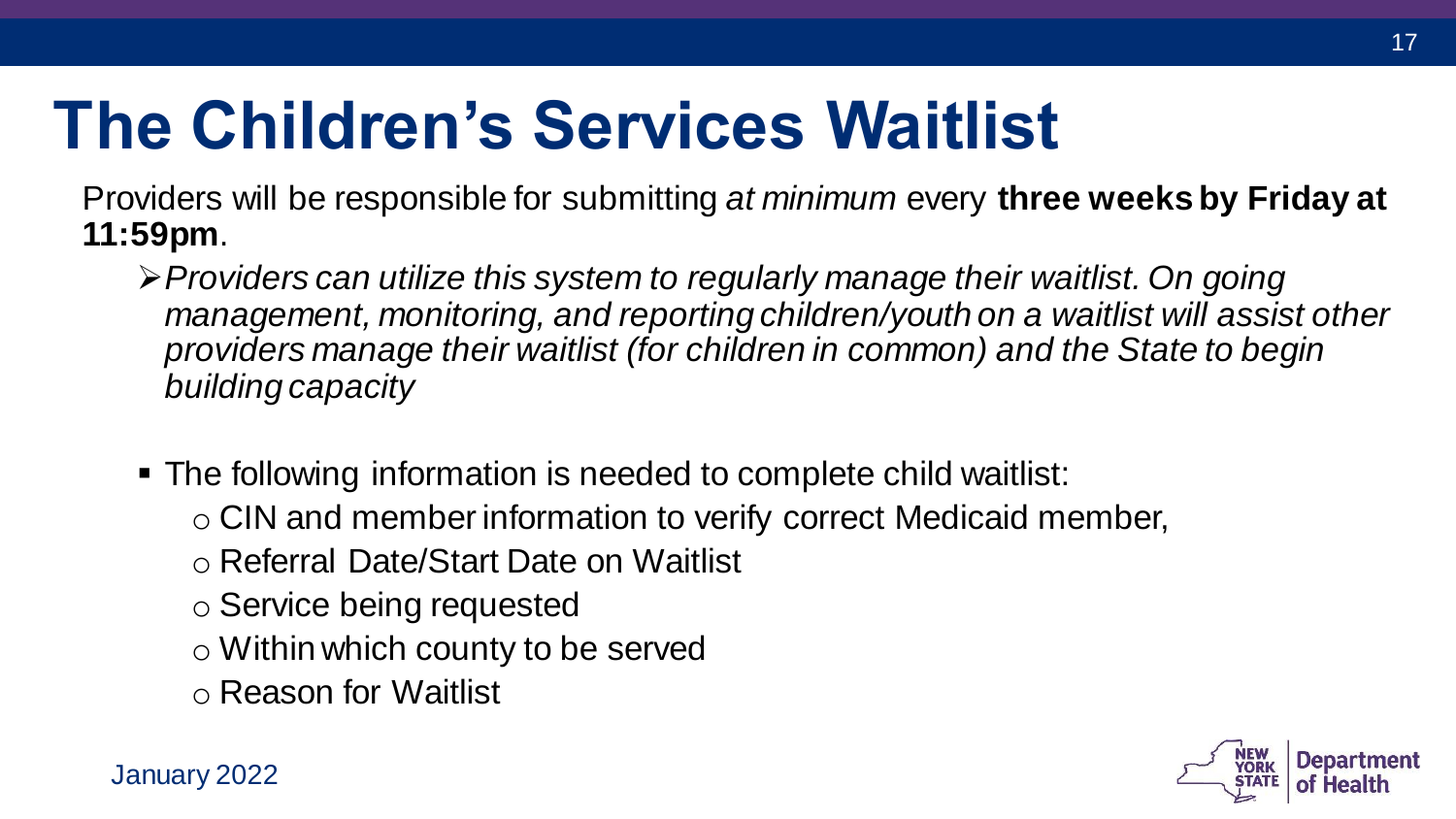### **Children's Services Capacity Tracker Home Page**

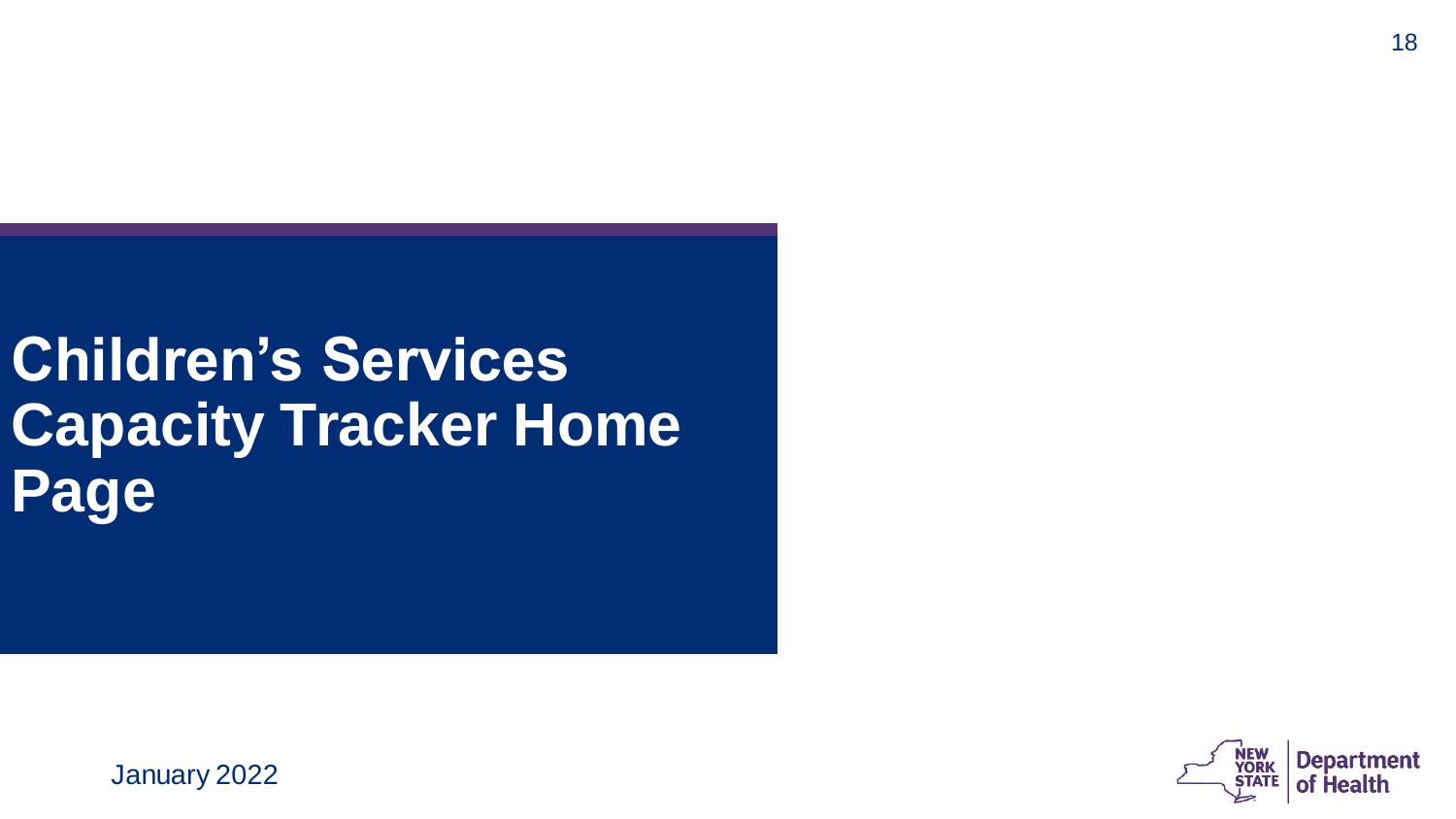#### **Children's Services Capacity System Home Page**

#### **Children's HCBS Providers**

- HCBS Providers will be able to see three featured boxes on the home screen:
	- o Issue Reporting, Children's Services Waitlist, Children's Services Survey

**Incident Reporting and Management System (IRAMS) & Children's Services** 

CIN. Member Name, Issue ID



| <b>Issue Reporting</b> |               |               |  |  |  |  |  |
|------------------------|---------------|---------------|--|--|--|--|--|
| <b>Type</b>            | <b>Unread</b> | <b>Issues</b> |  |  |  |  |  |
| <b>Issue Queue</b>     |               |               |  |  |  |  |  |
| Follow-Ups             |               |               |  |  |  |  |  |
| <b>Drafts</b>          |               |               |  |  |  |  |  |
| <b>Closed</b>          |               |               |  |  |  |  |  |
| Late $\triangle$       |               |               |  |  |  |  |  |
| Due Soon               |               |               |  |  |  |  |  |

| <b>Children's Services Waitlist</b> |    |  |
|-------------------------------------|----|--|
| <b>Current Waitlist</b>             |    |  |
| <b>Waitlist Alerts</b>              |    |  |
| <b>Max Waitlist Days</b>            | 10 |  |
| <b>Average Waitlist Days</b>        |    |  |

|               | <b>Children's Services Survey</b> |
|---------------|-----------------------------------|
| Next Due Date | Feb 4, 2022                       |
| Survey        | <b>Submitted</b>                  |

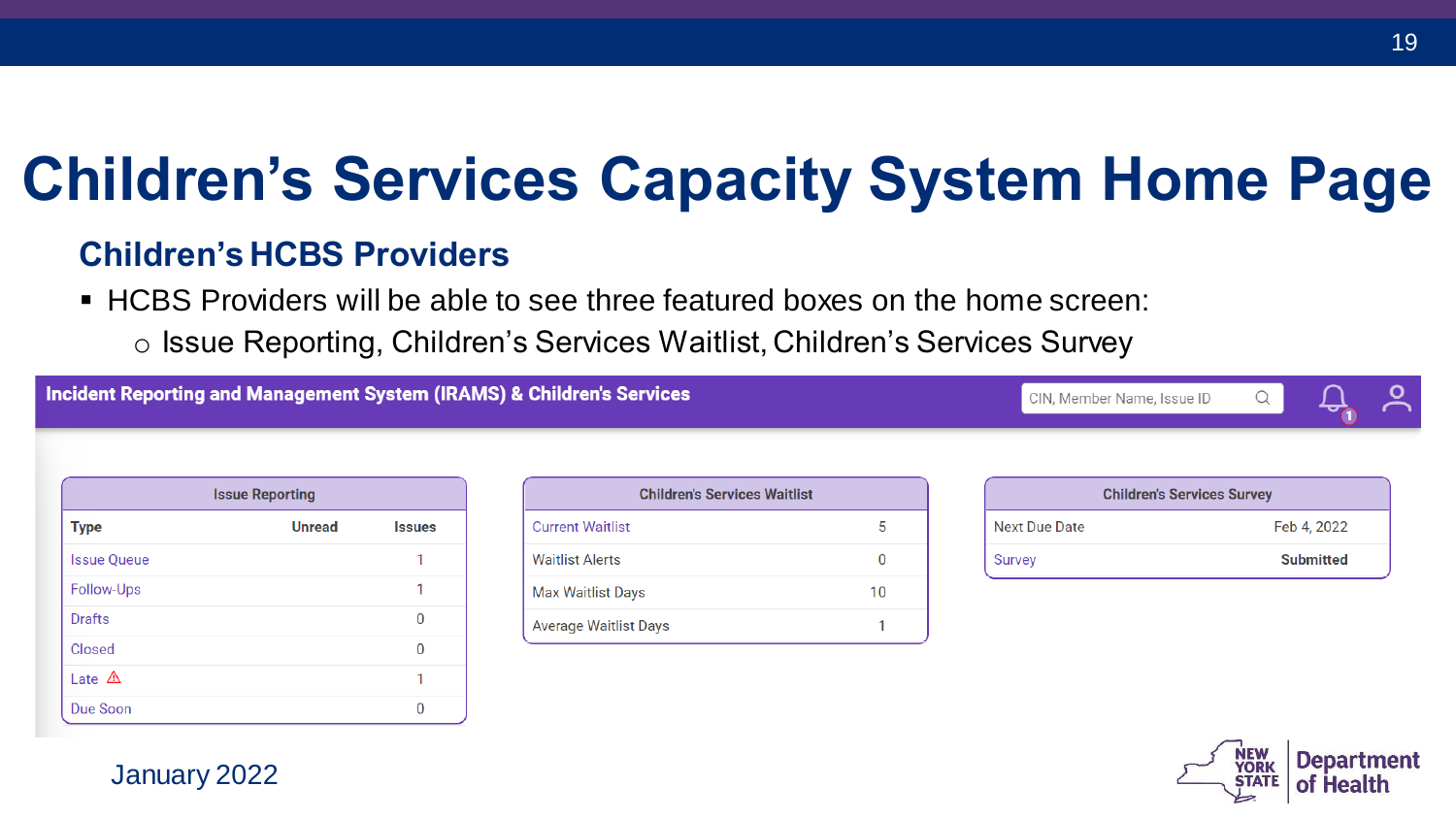## **Children's Services Survey**

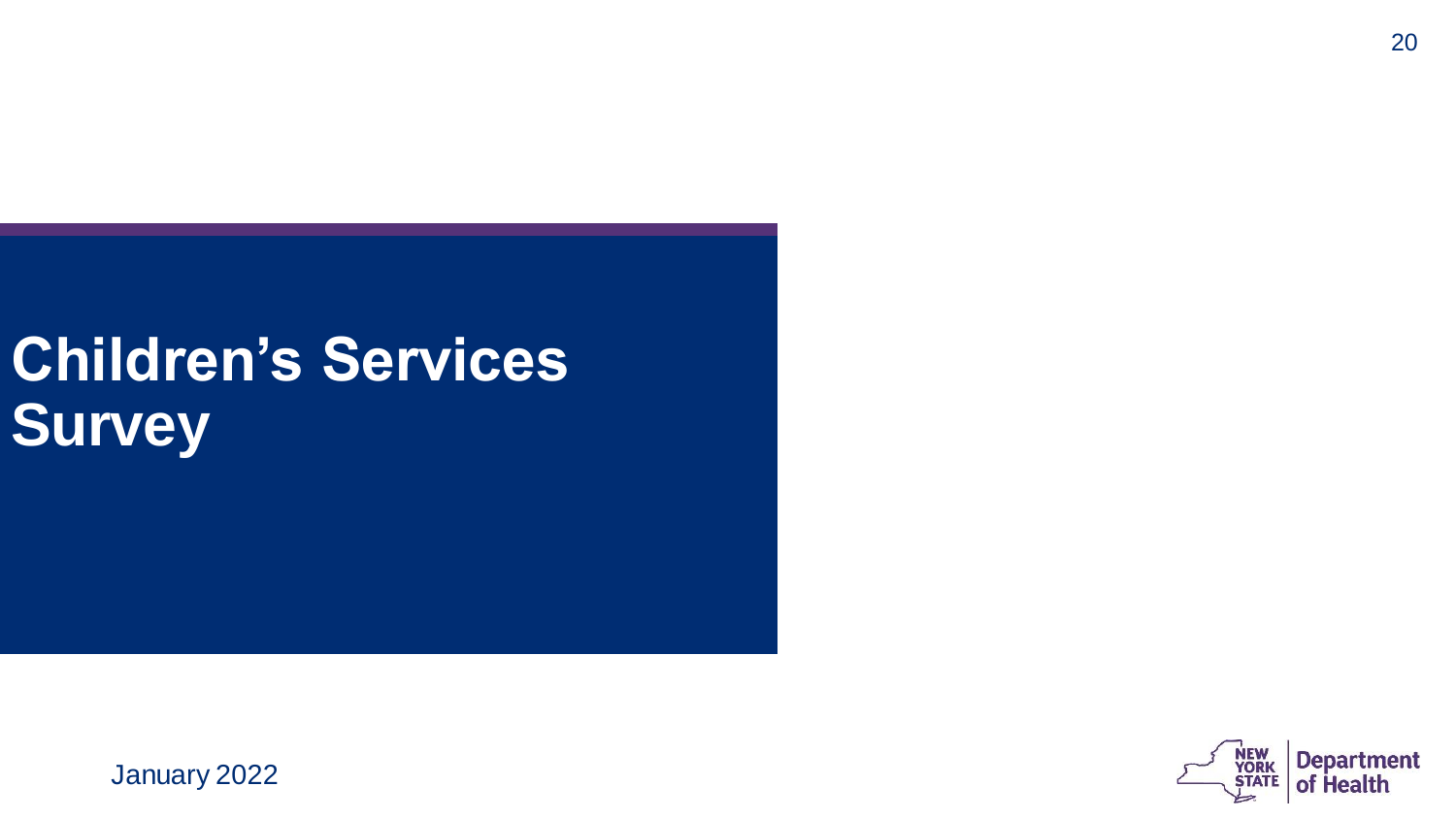## **Children's Services Survey**

- Fill in the number of children being served and if the provider has availability by county
	- o The services are populated based on State designation by service and county
	- o The services are identified by HCBS and CFTSS.

| ∠₩                      |                                                  | Incident Reporting and Management System (IRAMS) & Children's Services |                                                                  | ని<br>Q<br>CIN, Member Name, Issue ID                                                                                                 |
|-------------------------|--------------------------------------------------|------------------------------------------------------------------------|------------------------------------------------------------------|---------------------------------------------------------------------------------------------------------------------------------------|
| 血                       | $\triangle \equiv$<br><b>Children's Services</b> | <b>Children's Services Survey</b>                                      |                                                                  |                                                                                                                                       |
| ⊌                       | 三<br>Service Survey                              | Agency 1                                                               |                                                                  | Next Submission Due: Feb 4, 2022<br><b>Survey Submitted</b><br>View Survey History                                                    |
| $\overline{\mathbb{R}}$ | 呉<br>Child Waitlist                              |                                                                        |                                                                  |                                                                                                                                       |
| 启                       |                                                  | <b>Service Type</b><br>Service                                         | Number of<br>Previous<br>Children<br><b>Submission</b><br>Served | <b>Counties with Potential Availability</b><br>(Previous submission highlighted)                                                      |
|                         |                                                  | Community Psychiatric Support and Treatment (CPST)<br><b>CFTSS</b>     |                                                                  | Bronx Dutchess Nings<br>Select<br>섹<br>New York Orange Putnam<br>Rockland<br><b>Queens</b><br>Richmond<br>Sullivan Ulster Westchester |

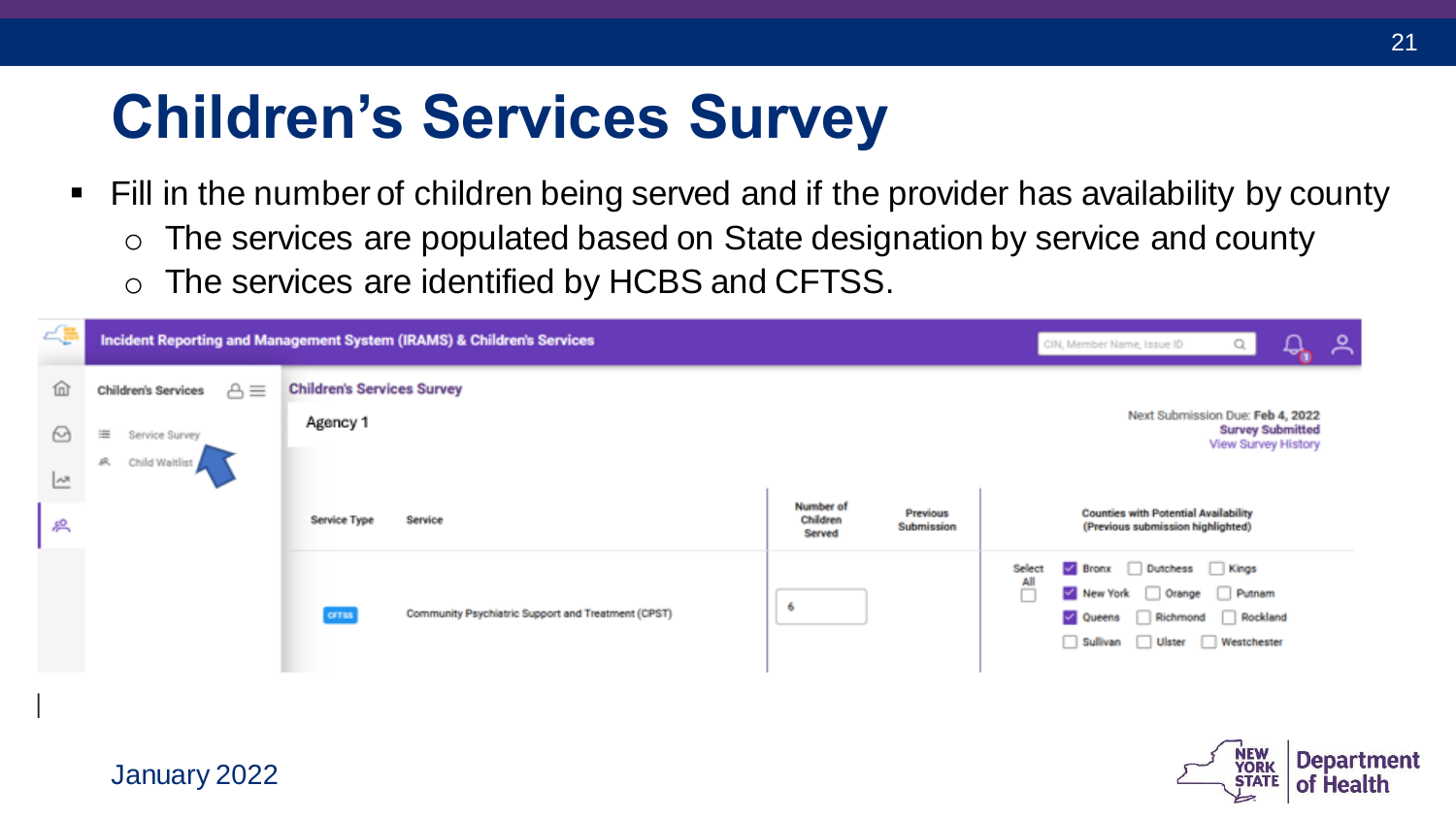#### **Children's Service Survey – Completing Required Fields**

- You will need to fill out the survey in its entirety.
- **.** If you leave any required item blank, you will not be able to save your submission.
- The save button will turn purple once you have entered in all the required data.



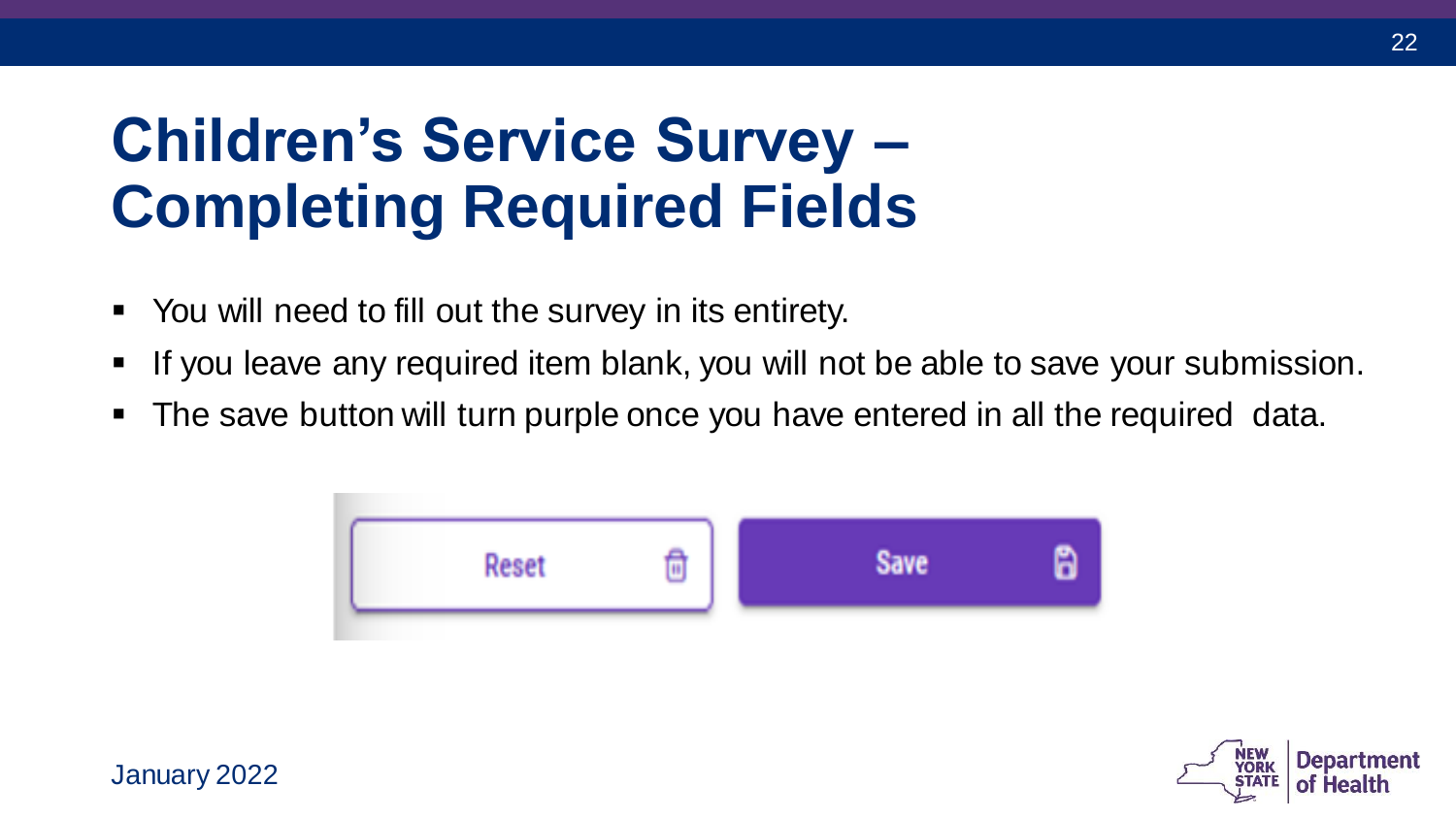#### **Children's Services Survey – View Provider previous submission**

■ You will be able to view your previous submission by clicking on the "view survey history" button

|                |                                       | Submit Date 1 | Submitter 1 |
|----------------|---------------------------------------|---------------|-------------|
| Survey ID 1    | Reporting Period 1                    |               |             |
| 509583<br>1000 | 12 F.I. Le J. S. BARTON<br>01/15/2022 | 01/14/2022    |             |
|                |                                       |               |             |
|                |                                       |               |             |



Next Submission Due: Feb 11, 2022

Concert Med Cohneither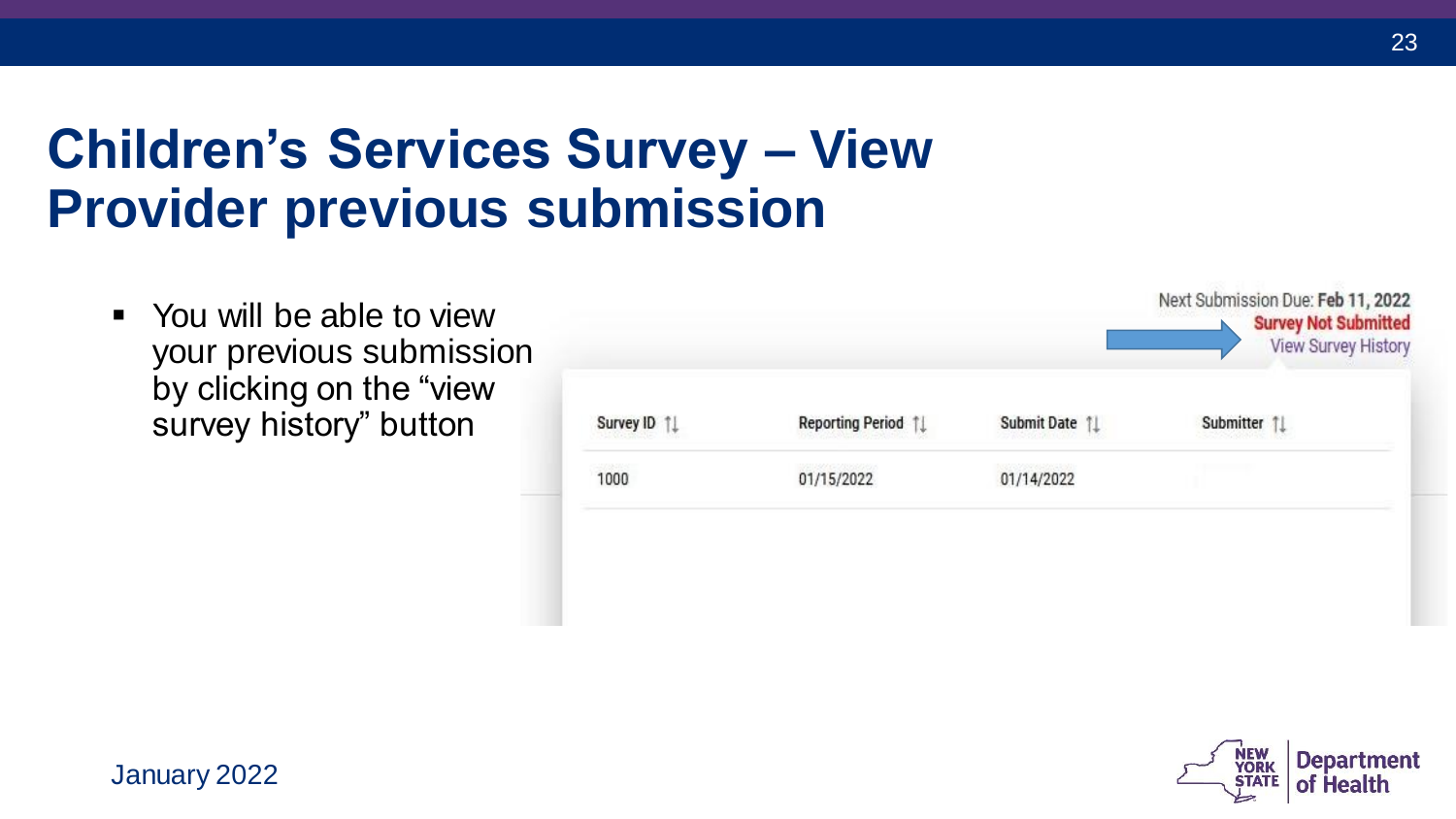#### **Children's Services Survey – Reminder, Survey Due Date**

- At the top right corner, you will find your next submission due date.
	- o Surveys are due every three weeks on Friday by 11:59pm.

| 4 |                                           | Incident Reporting and Management System (IRAMS) & Children's Services |                                                                         | $\bigoplus$<br>$Q_{\rm c}$<br>CIN, Member Name, Issue ID                           | م                              |
|---|-------------------------------------------|------------------------------------------------------------------------|-------------------------------------------------------------------------|------------------------------------------------------------------------------------|--------------------------------|
| 仙 | $\triangle \equiv$<br>Children's Services | <b>Children's Services Survey</b>                                      |                                                                         |                                                                                    |                                |
| ⊌ | 三<br>Service Survey                       | Agency 1                                                               |                                                                         | Next Submission Due: Feb 4, 2022<br><b>Survey Submitted</b><br>View Survey History |                                |
| 쓰 | B.<br>Child Waitlist                      |                                                                        |                                                                         |                                                                                    |                                |
| 呉 |                                           | <b>Service Type</b><br>Service                                         | Number of<br><b>Previous</b><br>Children<br><b>Submission</b><br>Served | <b>Counties with Potential Availability</b><br>(Previous submission highlighted)   |                                |
|   |                                           |                                                                        |                                                                         | Bronx Dutchess Kings<br>Select<br>All                                              |                                |
|   |                                           | Community Psychiatric Support and Treatment (CPST)                     |                                                                         | $\overline{\phantom{a}}$<br>New York Orange Putnam                                 |                                |
|   |                                           | CFTSS                                                                  |                                                                         | $\vee$ Queens<br>Richmond<br>Rockland<br>Sullivan Ulster Westchester               |                                |
|   | January 2022                              |                                                                        |                                                                         | <b>YORK</b><br>STATE                                                               | <b>Department</b><br>of Health |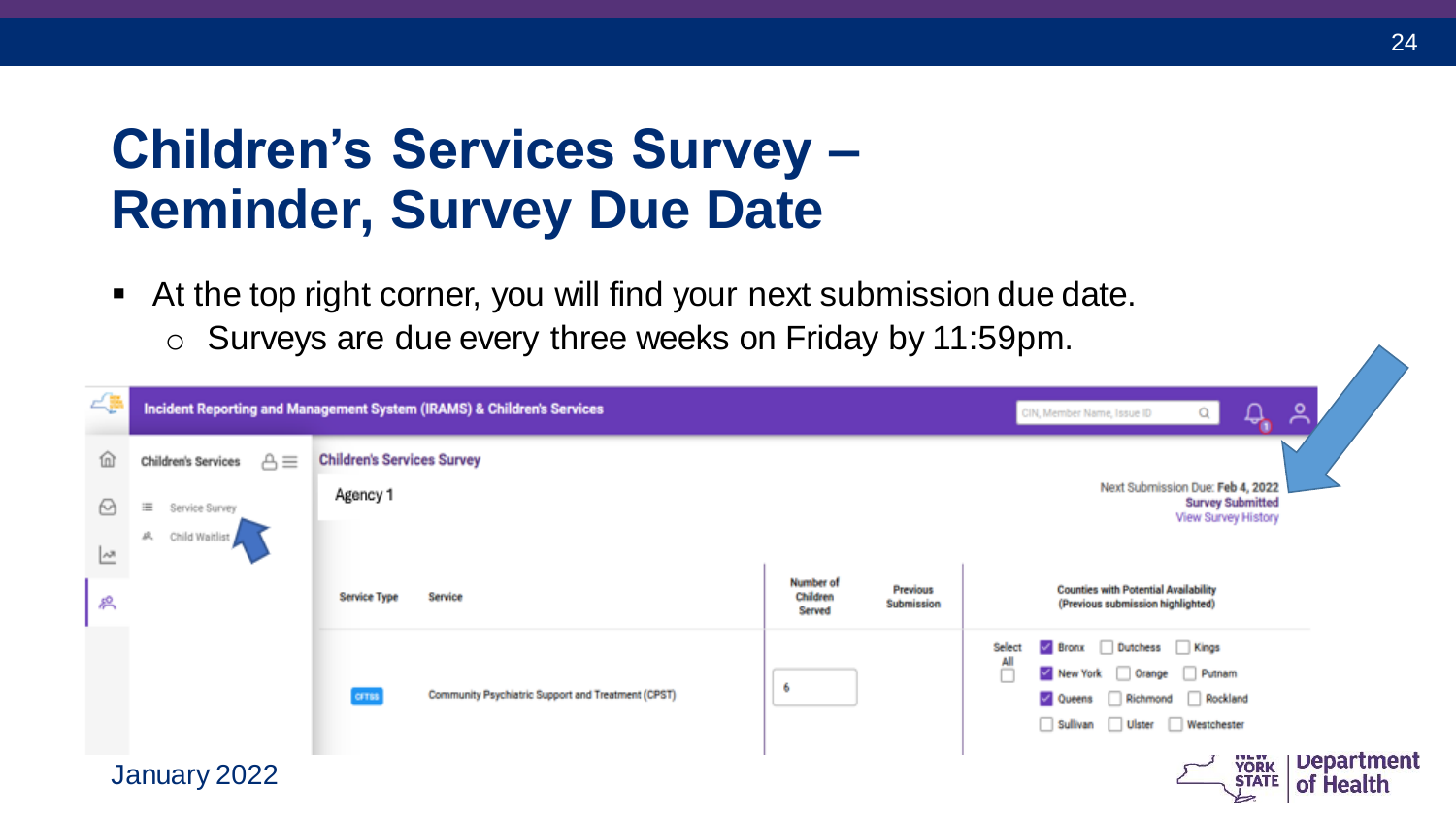#### **Children's Services Waitlist**

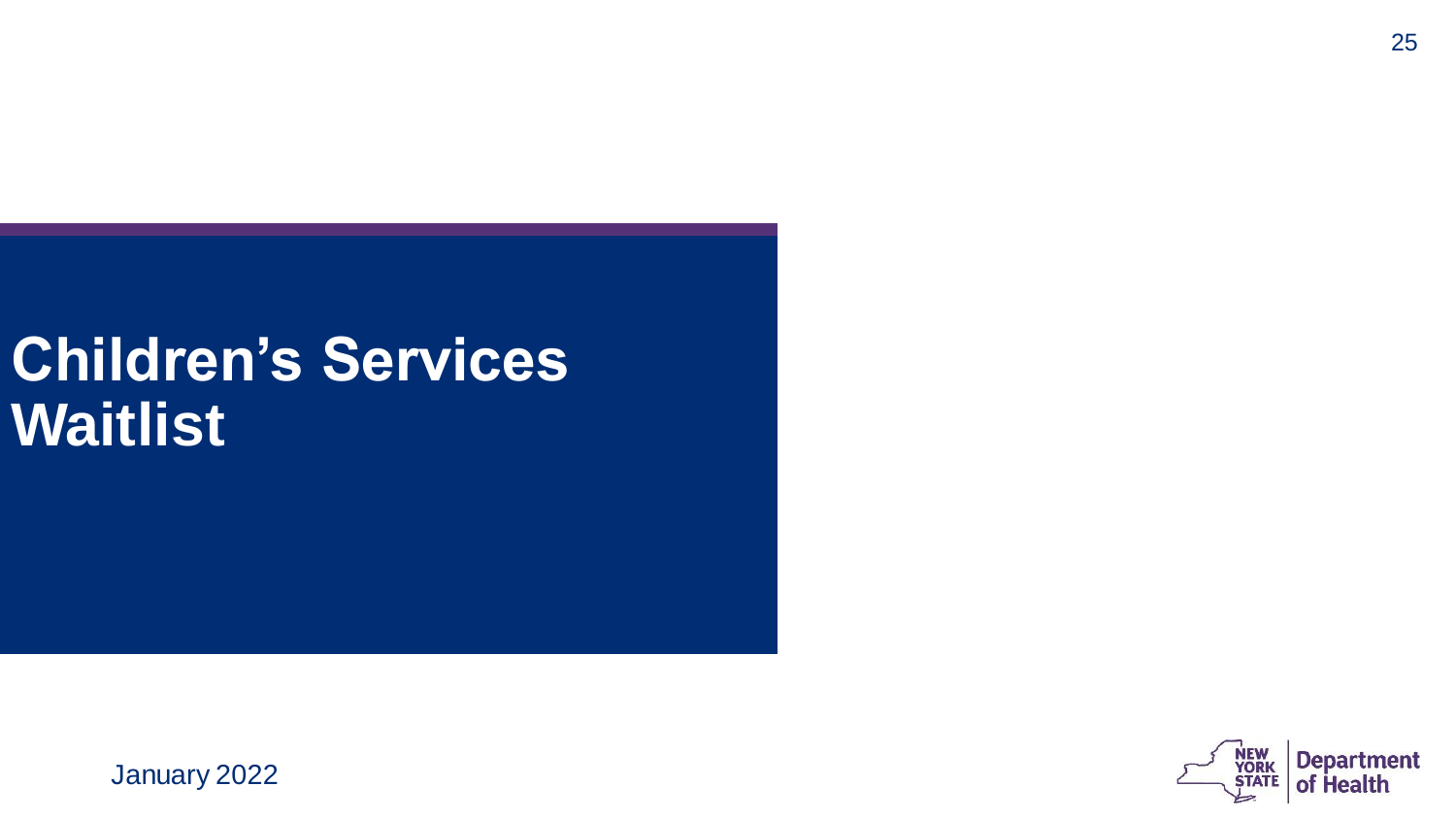#### **Children's Services Waitlist**

- The Children's Services Waitlist must be completed and monitored **regularly** to reflect additional waitlisted children as well as removed waitlisted children.
- Click on Manage a Child's Waitlist to add a child to waitlist at the top of the waitlist screen

| <b>A</b>                | Incident Reporting and Management System (IRAMS) & Children's Services |                                     |           |         |                                       |                                           |                          | Citi, Member Name, Taxue ID | Q        | $\mathcal{L}$<br>ని |
|-------------------------|------------------------------------------------------------------------|-------------------------------------|-----------|---------|---------------------------------------|-------------------------------------------|--------------------------|-----------------------------|----------|---------------------|
| 仚                       | $A \equiv$<br><b>Children's Services</b>                               | <b>Children's Services Waitlist</b> |           |         |                                       | View My Agency                            | <b>View All Agencies</b> | <b>D</b> Export             | Y Filter | % Clear             |
| $\Theta$                | $\equiv$<br>Service Survey                                             | & Manage a Child's Waitlist         |           |         |                                       |                                           |                          |                             |          |                     |
| $\overline{\mathbb{R}}$ | 其<br>Child Waitlist                                                    | Child's Name 11                     | $CN$ $11$ | Days 11 | Service(s)                            | <b>County</b>                             | Organizations            |                             |          |                     |
| 呉                       |                                                                        | Doe, John                           | FY000000  |         | Caregiver Family Support and Services | 532 AVANDADA<br>New York<br>- 1999 - 1999 | HHt<br>CMA:<br>Plan:     | Health Home                 |          |                     |
|                         |                                                                        | Doe, Jane                           | FY000000  |         | 4 Services                            | New York<br><b>JULIA POSTED</b>           | HH:<br>CMA:<br>Plan:     | Health Home                 |          |                     |
|                         |                                                                        |                                     |           |         |                                       |                                           |                          |                             |          |                     |

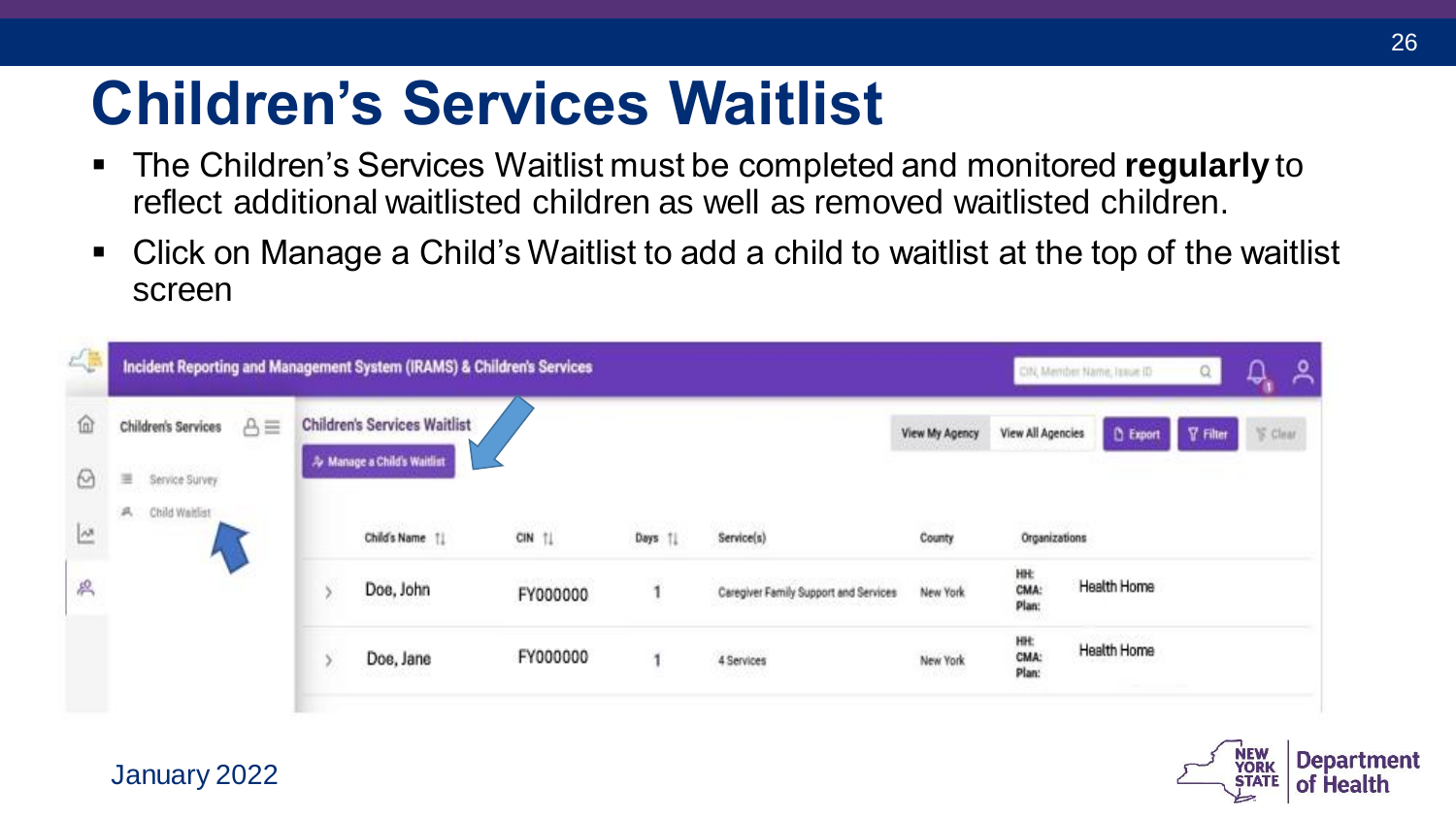#### **Children's Services Waitlist - Access**

■ In order to add a child to the waitlist you will need their CIN.

| Manage a Child's Waitlist  |              |                                                    |                      |                                        | $\times$                                       |
|----------------------------|--------------|----------------------------------------------------|----------------------|----------------------------------------|------------------------------------------------|
| Medicaid CIN *<br>FY000000 | $\alpha$     | Child's Name<br>Doe, John                          | DOB<br>1/1/XXXX      | Requested Service County *<br>New York | v                                              |
|                            | Service Type | Service                                            | <b>Referral Date</b> | <b>Waitlist Reason</b>                 | <b>Removal Reason</b><br>*Required for Removal |
|                            | <b>CFTSS</b> | Community Psychiatric Support and Treatment (CPST) |                      |                                        |                                                |
|                            | CFTSS        | Other Licensed Practitioner                        |                      |                                        |                                                |

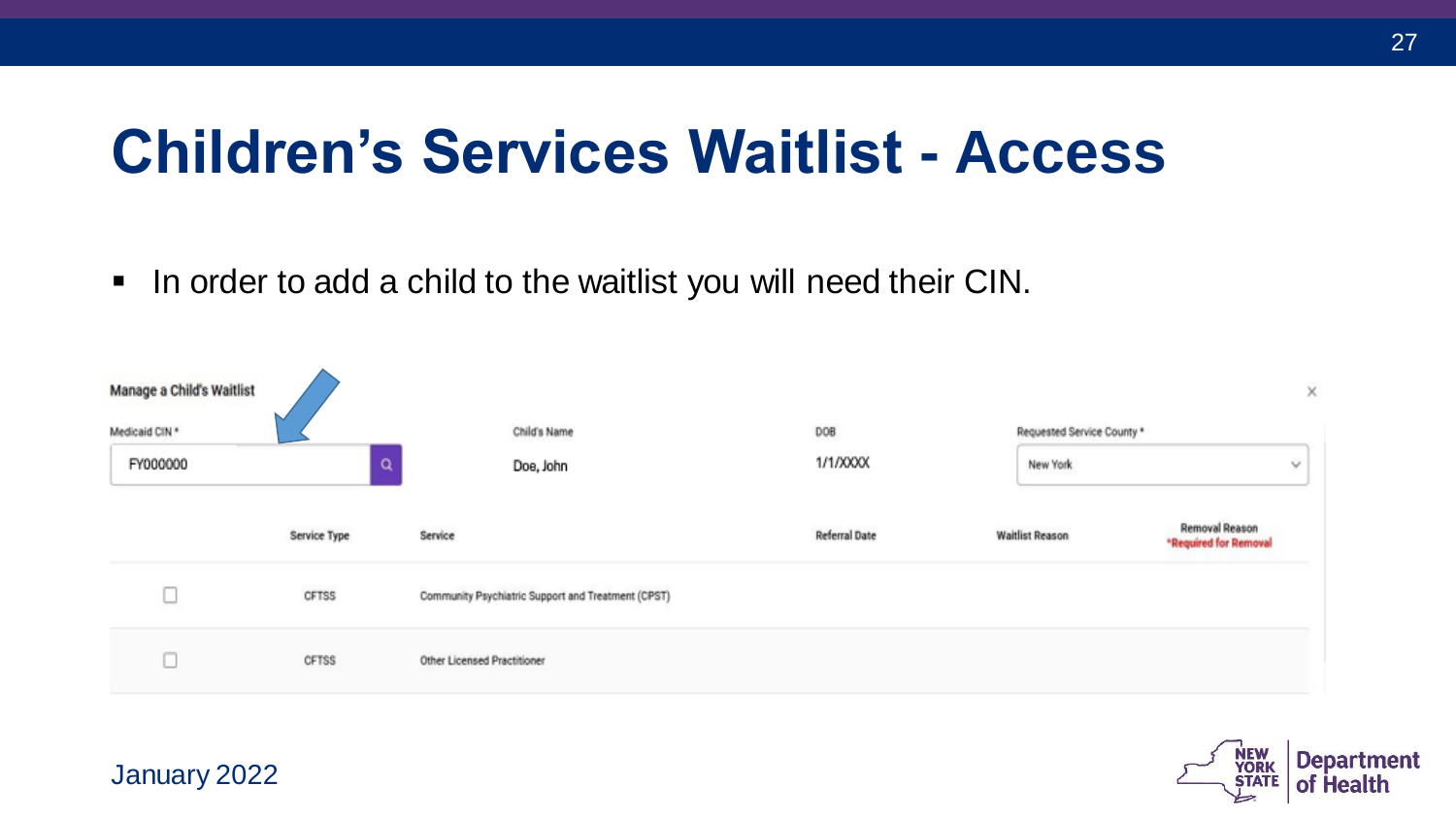#### **Children's Services Waitlist - Access**

■ Once the child's name and DOB are populated, select the county in which they are requesting services. The waitlist will then ask you for the referral date, services requested, and reason for waitlisting.

| Manage a Child's Waitlist |              |                                                    |                      |                            |                                         | $\times$ |
|---------------------------|--------------|----------------------------------------------------|----------------------|----------------------------|-----------------------------------------|----------|
| Medicaid CIN *            |              | Child's Name                                       | DOB                  | Requested Service County * |                                         |          |
| FY000000                  | $\mathsf Q$  | Doe, John                                          | 1/1/XXXX             | New York                   |                                         | v        |
|                           |              |                                                    |                      |                            |                                         |          |
|                           | Service Type | Service                                            | <b>Referral Date</b> | <b>Waitlist Reason</b>     | Removal Reason<br>*Required for Removal |          |
|                           | CFTSS        | Community Psychiatric Support and Treatment (CPST) |                      |                            |                                         |          |
|                           | CFTSS        | Other Licensed Practitioner                        |                      |                            |                                         |          |

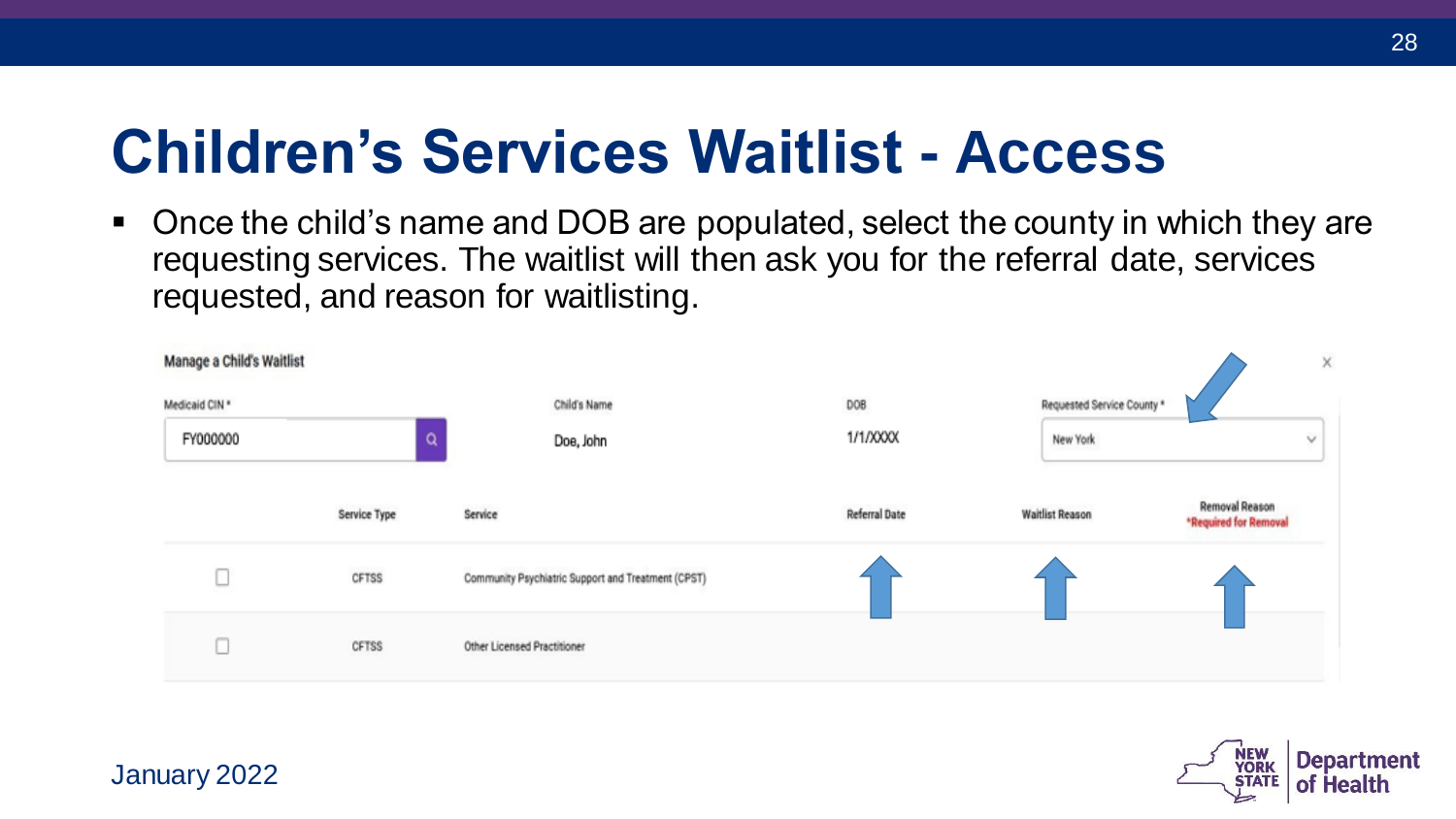### **Children's Services Waitlist - Access**

#### **The list of waitlist reasons:**

- Gender Specific Staff Requested
- Group Service Not Available
- Insufficient Expertise for Service
- Insufficient Staff for Service
- Scheduling Conflict
- Staff not Available for Location

January 2022

Caregiver Family Support and Services

01/18/2022

Ö

Insufficient Staff / Capacity

 $\vee$ 

Select a Removal reason ٧

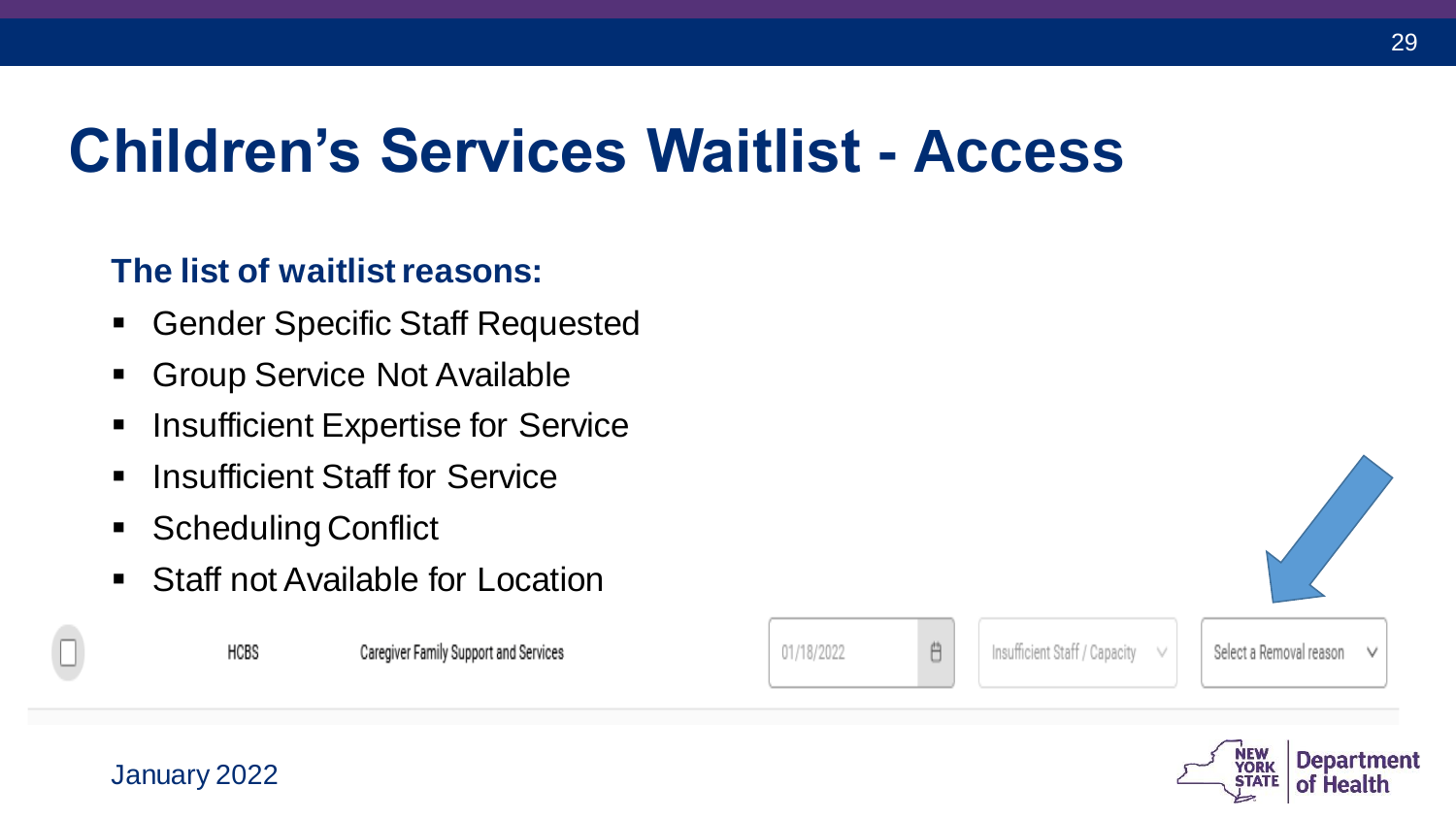### **Children's Services Waitlist – Child Drop Down**

■ Click the drop-down arrow to see if a child is on multiple waitlists.

| $\checkmark$ | Doe, John                     |                                       | Caregiver Family Support and<br>0<br>Services | New York             | HH:<br>CMA:<br>Plan: |                  |
|--------------|-------------------------------|---------------------------------------|-----------------------------------------------|----------------------|----------------------|------------------|
|              | ⋒ Agency 1                    |                                       |                                               |                      | <b>O</b> New York    | $\boldsymbol{s}$ |
|              | Type                          | Service                               | Reason                                        | <b>Referral Date</b> | <b>Elapsed Days</b>  | Remove           |
|              | HCOS                          | Caregiver Family Support and Services | Insufficient staff for service                | 01/25/2022           | 0 Days               | $\mathcal{R}_i$  |
|              | m Agency 2                    |                                       |                                               |                      | <b>O</b> New York    |                  |
|              | Type                          | Service                               | Reason                                        | Referral Date        | Elapsed Days         |                  |
|              | HCBS                          | Caregiver Family Support and Services | Insufficient staff for service                | 01/25/2022           | 0 Days               |                  |
|              | <sup><i>fa</i></sup> Agency 3 |                                       |                                               |                      | Rew York             |                  |
|              | <b>Type</b>                   | Service                               | Reason                                        | Referral Date        | Elapsed Days         |                  |
|              | HOBS                          | Caregiver Family Support and Services | Insufficient staff for service                | 01/25/2022           | 0 Days               |                  |

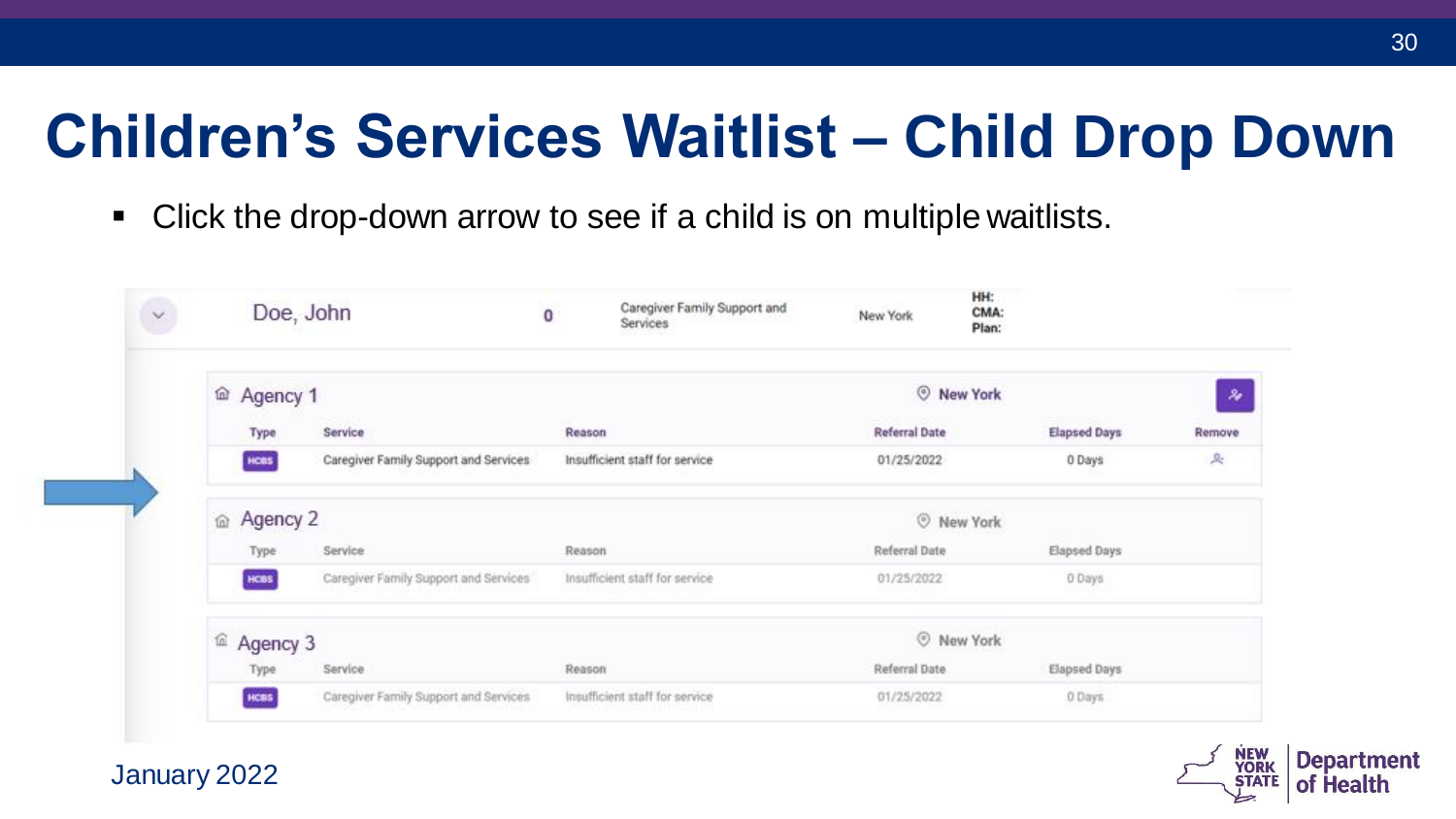#### **Children's Services Waitlist – Sort, Search, Filter options**

■ Click the additional filter button to apply additional criteria to minimize your search result list, specify a HCBS/CFTSS Agency, HCBS/CFTSS Site, and Waitlist Reason.

| <b>Filters</b>          |                                    |
|-------------------------|------------------------------------|
| <b>T</b> Filter         | 下 Clear                            |
| <b>Child Service</b>    |                                    |
| Select                  |                                    |
| Agency                  |                                    |
| Select                  |                                    |
| <b>Requested County</b> |                                    |
| Select                  |                                    |
| <b>Health Home</b>      |                                    |
| Select                  |                                    |
| Care Management Agency  |                                    |
| Select                  |                                    |
| Managed Care Plan       |                                    |
| Select                  |                                    |
| Waitlist Reason         |                                    |
| Colomb                  | $\sim$<br>$\overline{\phantom{a}}$ |

 $\times$ 

**ORK**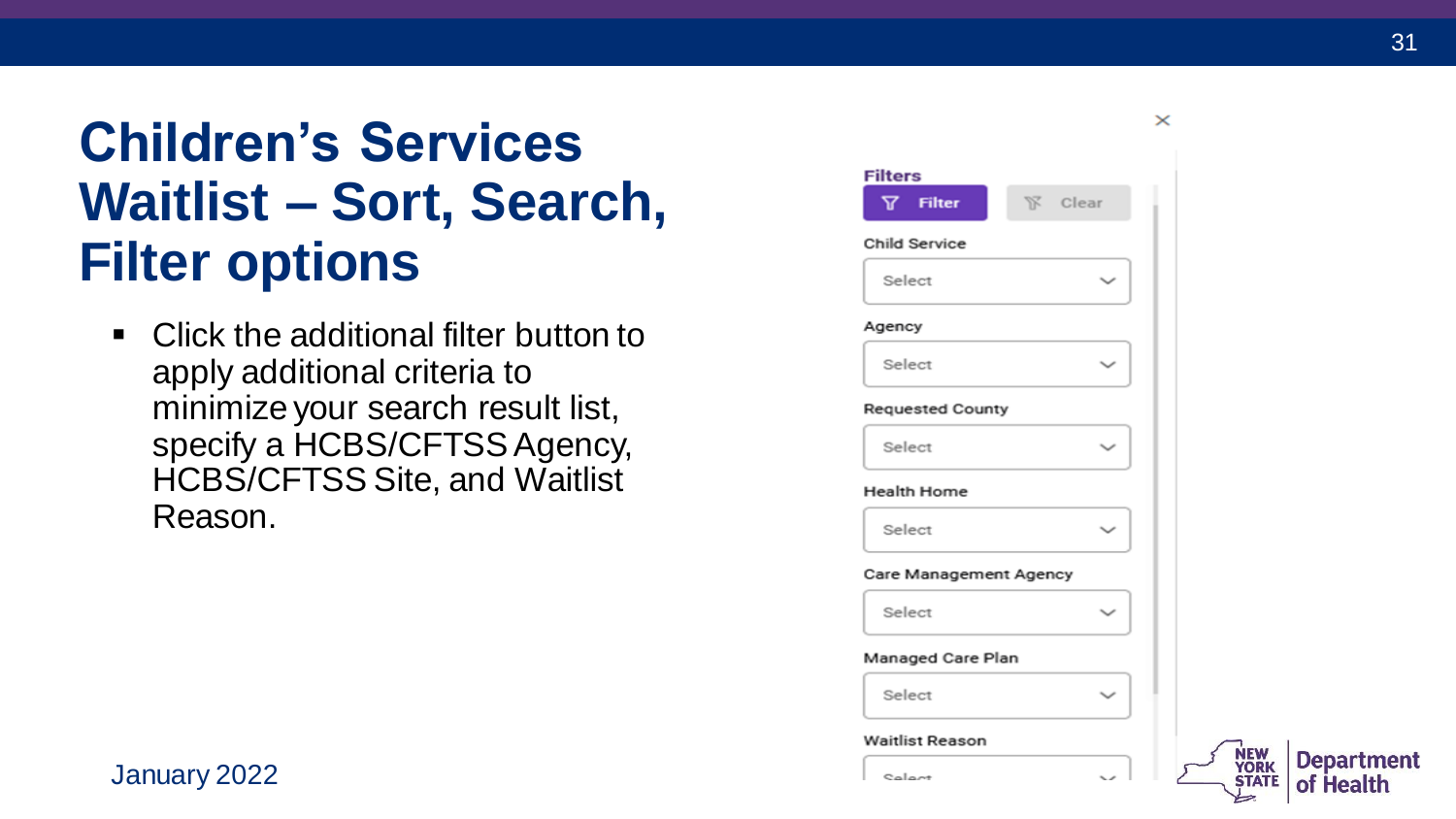### **Children's Services Waitlist – Child Drop Down**

■ Click the drop down arrow to see what services a child is requesting, their reason for waitlisting, referral date, and duration of time on the waitlist.

|                           | <b>Children's Services Waitlist</b><br>& Manage a Child's Waitlist |                                       |        |                                | <b>View My Agency</b> | <b>View All Agencies</b> | <b>D</b> Export     | $\nabla$ Filter | <b>W</b> Clear |                                 |
|---------------------------|--------------------------------------------------------------------|---------------------------------------|--------|--------------------------------|-----------------------|--------------------------|---------------------|-----------------|----------------|---------------------------------|
|                           | Child's Name 11                                                    | $CIN$ $\uparrow \downarrow$           | Days [ | Service(s)                     | County                | Organizations            |                     |                 |                | In order to<br>remove a child   |
| $\downarrow$<br><b>CO</b> | Doe, John                                                          | FY000000                              | 1      | △ 2 Services                   | New York              | HH:<br>CMA:<br>Plan:     | Health Home         |                 |                | from the                        |
|                           | ⋒<br>Agency 1                                                      |                                       |        |                                |                       | <b>O</b> New York        |                     | $\mathcal{H}$   |                | waitlist, click<br>remove icon. |
|                           | Type                                                               | Service                               | Reason |                                | Referral Date         |                          | <b>Elapsed Days</b> | Remove          |                |                                 |
|                           | CFTSS                                                              | Other Licensed Practitioner           |        | Insufficient staff for service | 01/25/2022            |                          | 1 Days              | A,              |                |                                 |
|                           | HCBS                                                               | Caregiver Family Support and Services |        | Insufficient staff for service | 01/25/2022            |                          | 1 Days              | A,              |                |                                 |

January 2022

**ORI**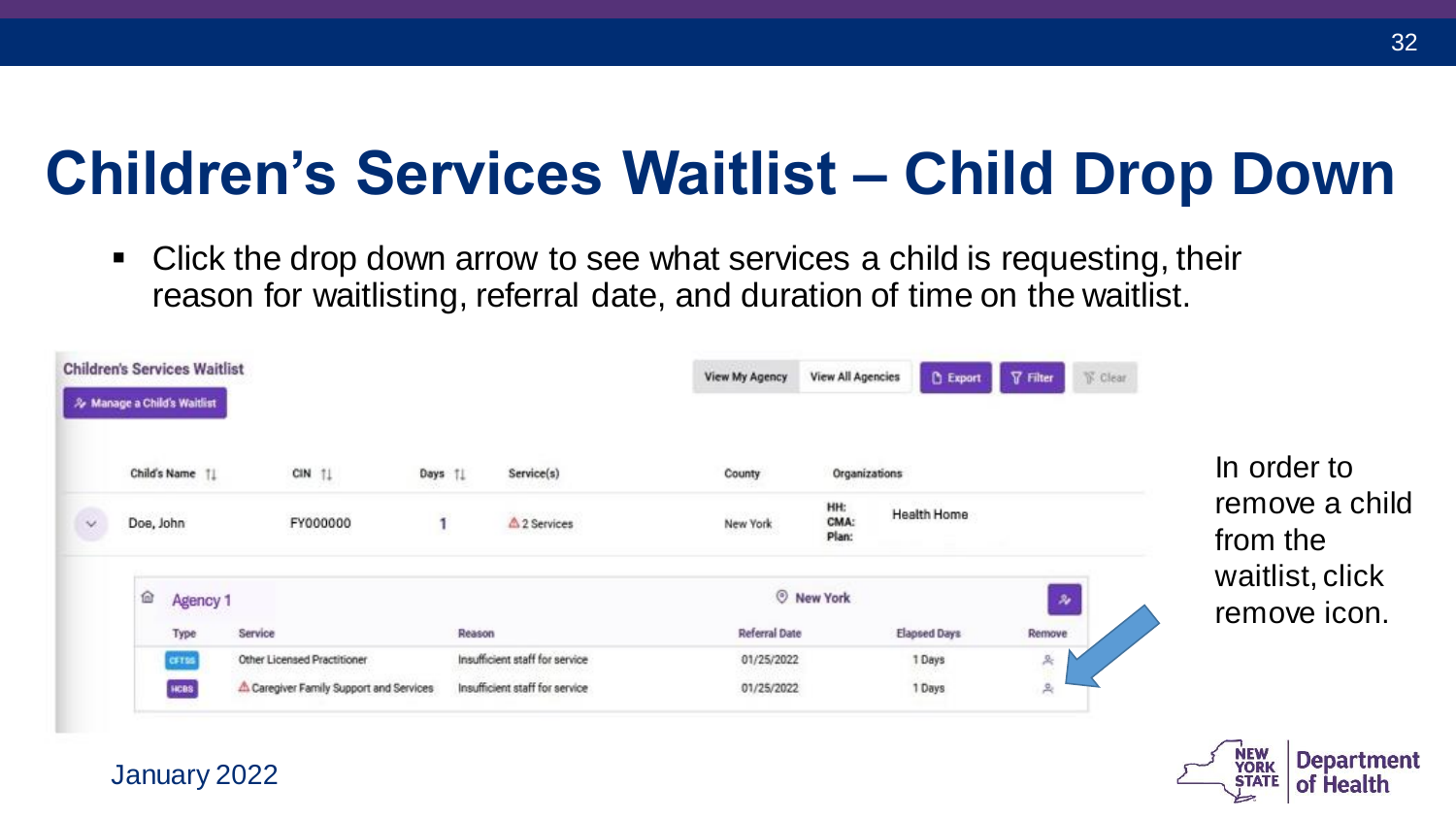#### **Children's Services Waitlist – Remove from Waitlist**

- Once you click on the manage child icon you will be able to remove a service, or all services based off your selections.
- You will be required to choose a removal reason before you can successfully remove child or service from waitlist.

| Medicaid CIN * |                     | Child's Name                                          | DOB                                                                                          |                                   | Requested Service County *                                       |                            |  |
|----------------|---------------------|-------------------------------------------------------|----------------------------------------------------------------------------------------------|-----------------------------------|------------------------------------------------------------------|----------------------------|--|
| FY00000        | Q                   | Doe, Jane                                             |                                                                                              |                                   | New York                                                         | $\sim$                     |  |
|                | <b>Service Type</b> | Service                                               | <b>Referral Date</b>                                                                         | <b>Waitlist Reason</b>            | <b>Removal Reason</b><br>*Required for Removal                   |                            |  |
| ∟              | <b>CFTSS</b>        | Community Psychiatric Support and<br>Treatment (CPST) | $\qquad \qquad \qquad \qquad \qquad \qquad \qquad \qquad \qquad \qquad \qquad$<br>01/17/2022 | Gender specific staff requested   | Select a Removal reason<br>$\mathcal{P}_{\mathbf{r},\mathbf{p}}$ | $\mathcal{N}_{\mathbf{p}}$ |  |
| ◡              | <b>CFTSS</b>        | <b>Other Licensed Practitioner</b>                    | Ö<br>01/17/2022                                                                              | Gender specific staff requested   | Aged out of waiver<br>Child was hospitalized/institutionalized   |                            |  |
| ⊽              | <b>CFTSS</b>        | Psychosocial Rehabilitation (PSR)                     | Ö<br>01/17/2022                                                                              | Group service not available       | Disenrolled from waiver<br>Enrolled in Service                   |                            |  |
|                | <b>HORS</b>         | Caraciust Family Sunnert and Sarvinge                 | 曲<br>01/17/2022                                                                              | Gander enerific staff requested V |                                                                  |                            |  |

33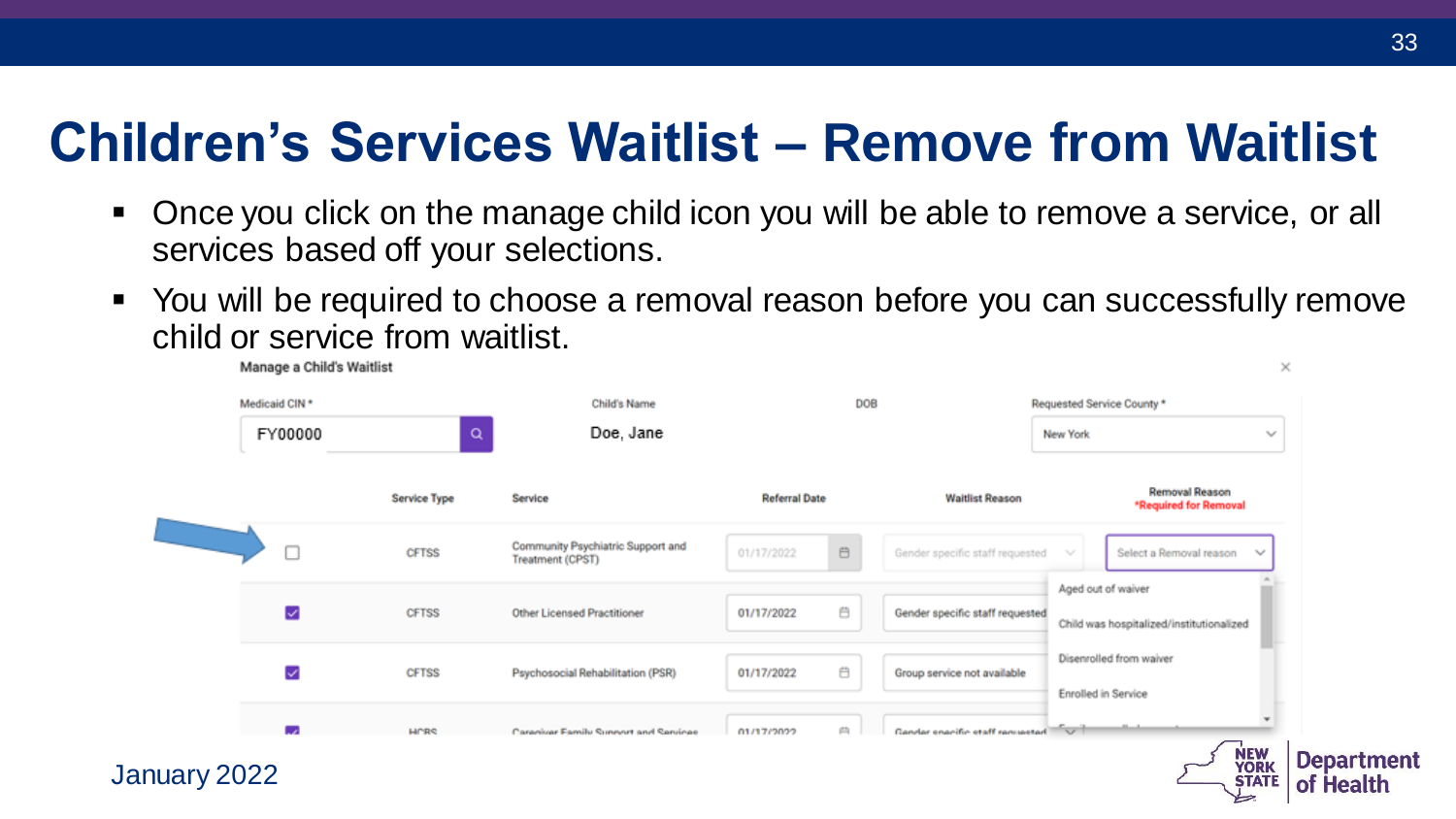#### **Children's Services Waitlist – Remove from Waitlist**

#### **The list for removal reasons consists of:**

- Aged Out of Waiver
- Child was Hospitalized/Institutionalized
- Disenrolled from Waiver
- Enrolled in Service
- **EXAMILE** Family Cancelled Request
- Family Requested Alternate Service
- Moved out of Service Area
- Moved out of State
- Unable to Contact Family

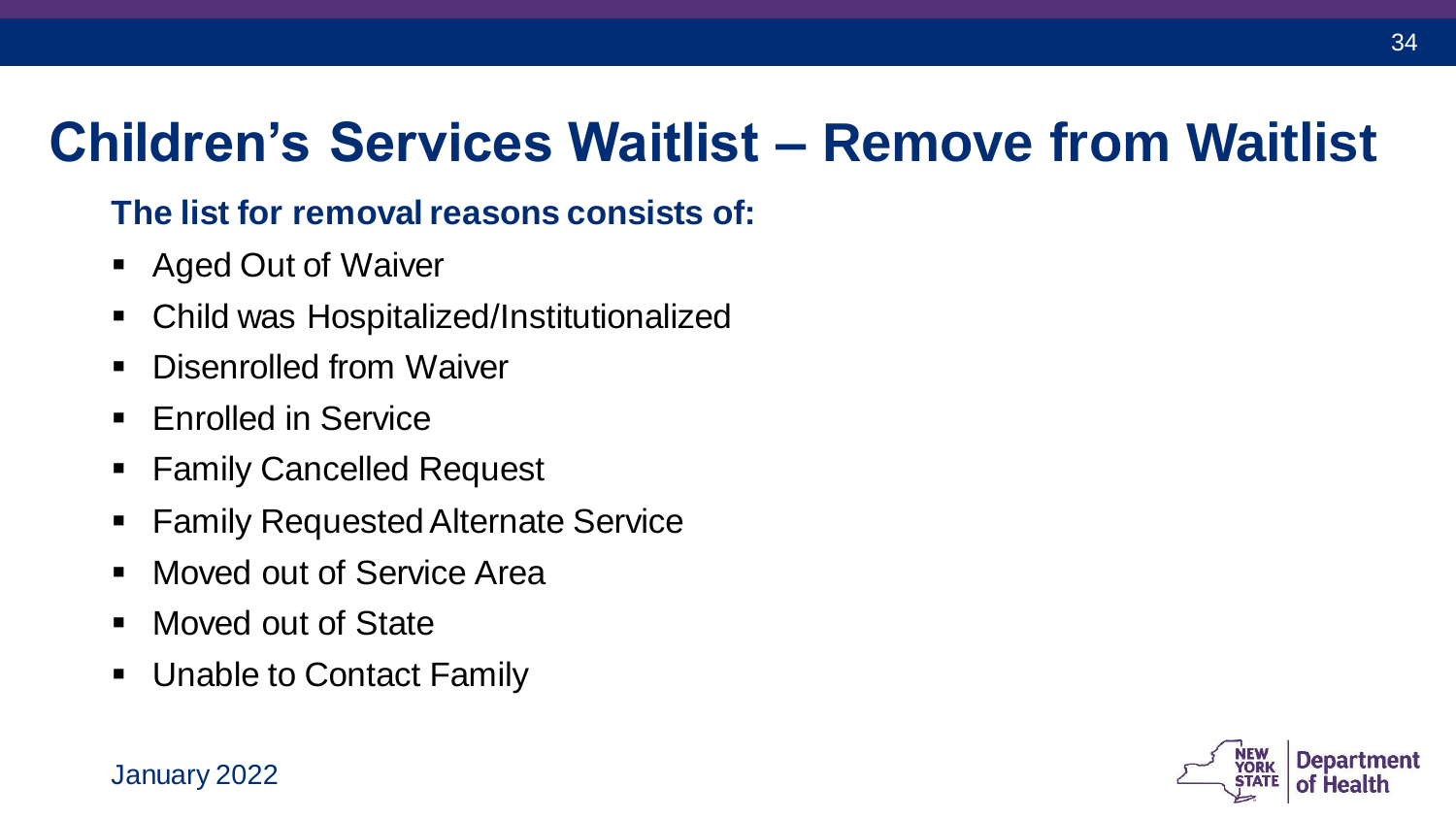#### **Alerts/Notifications**

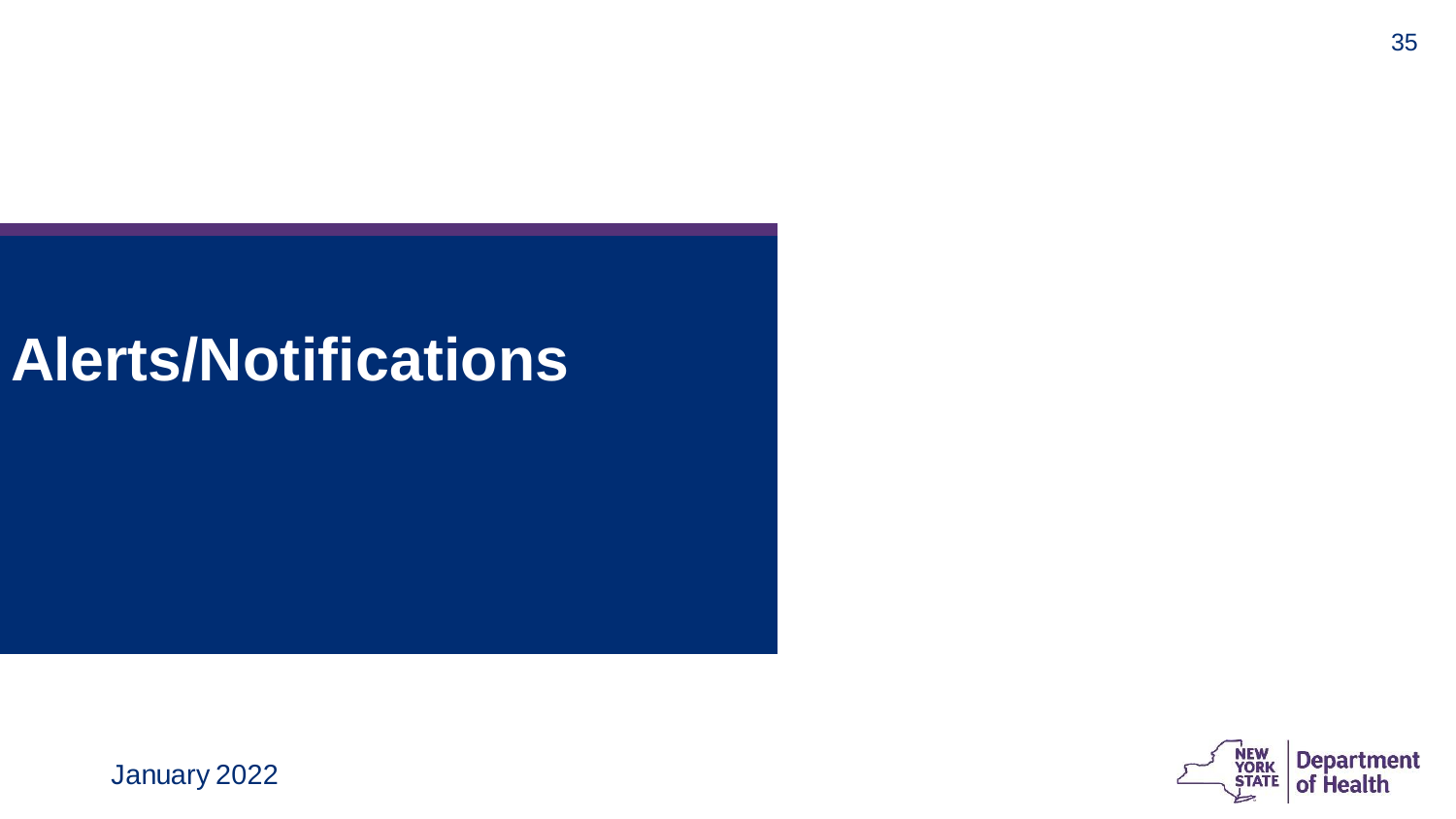#### **Children's Waitlist Alerts**

January 2022

- Agencies will receive email notifications of children who are removed from the waitlist for specified reasons
- An alert icon will be present next to the service in the Children's Waitlist

| v | Doe, Jane     | FY00000                                            | 0      | $\triangle$ 2 Services        | New York          | uu:<br>CMA:<br>Plan: | Health Home         |              |  |  |
|---|---------------|----------------------------------------------------|--------|-------------------------------|-------------------|----------------------|---------------------|--------------|--|--|
|   | Agency 1<br>⋒ |                                                    |        |                               | <b>O</b> New York |                      |                     |              |  |  |
|   | Service Type  | <b>Waitlisted Service</b>                          | Reason |                               | Referral Date     |                      | <b>Elapsed Days</b> | Remove       |  |  |
|   |               | <sup>△</sup> Caregiver Family Support and Services |        | Insufficient Staff / Capacity | 01/21/2022        |                      | 0 Days              | $\mathbb{A}$ |  |  |
|   | HOBS          | Prevocational Services                             |        | Insufficient Staff / Capacity | 01/21/2022        |                      | 0 Days              | $\approx$    |  |  |

Note: This applies to children who are on multiple agencies waitlist.

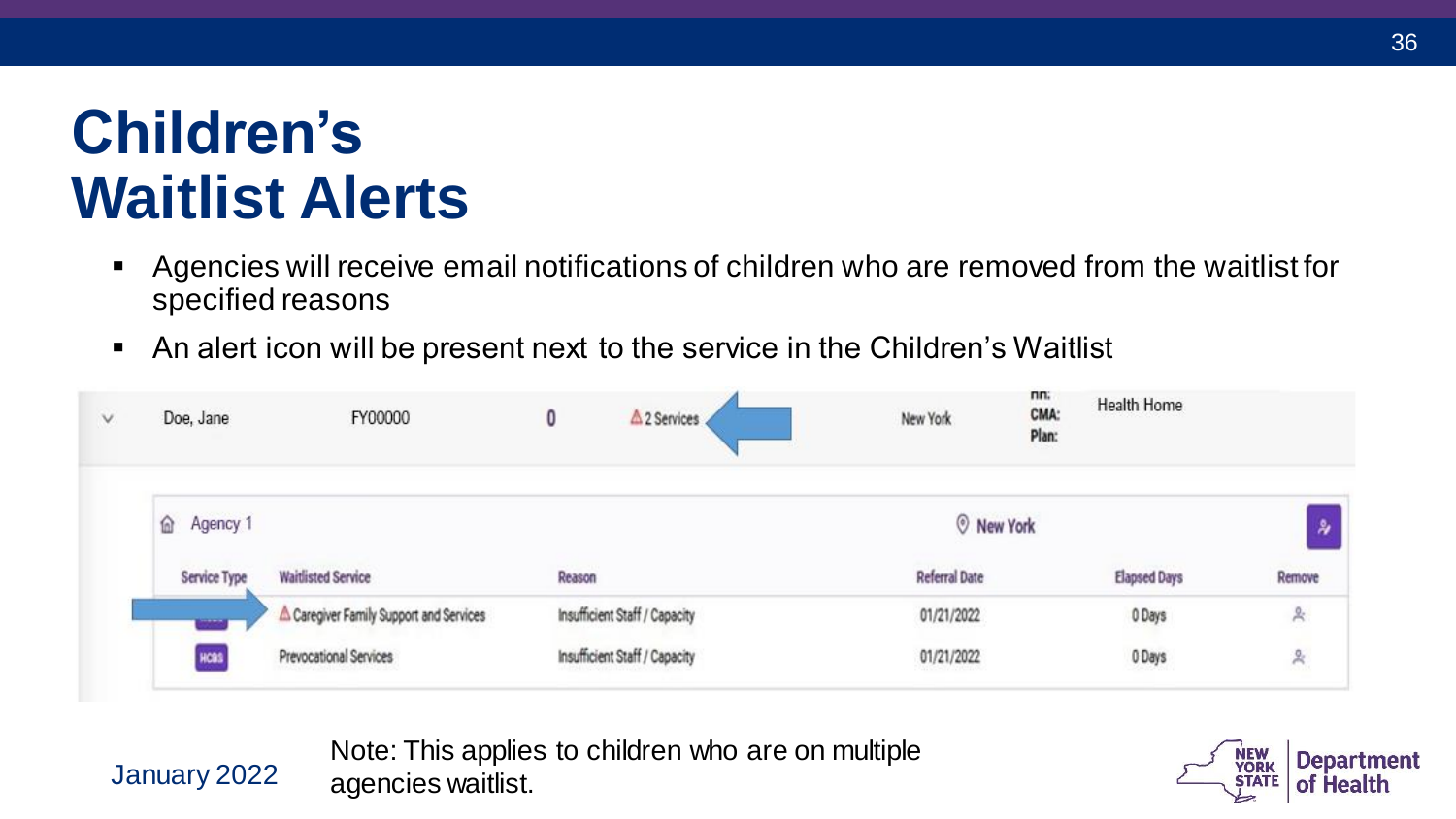#### **Children's Services Survey Alerts**

Agencies will receive email notifications serving as a reminder **three days** before the next submission due date.

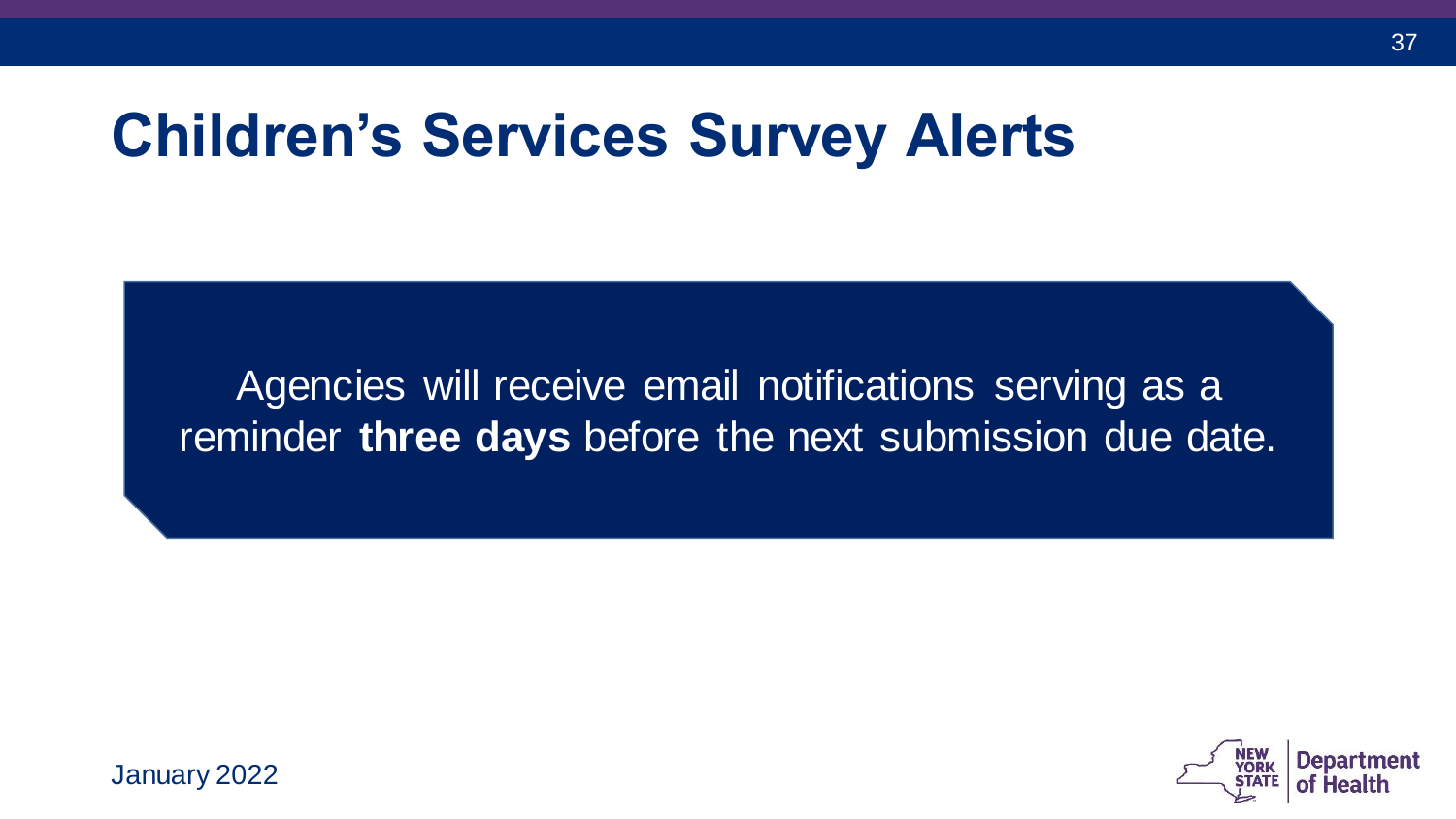#### **Opt Out of Email Notifications & Delete Alerts**

▪ Providers will have the option to optout of receiving email notifications for waitlisted children.

#### Send an email when...

Children's Service Surveys are due within 1 day

Children's Service waitlist alert

- Providers will have the ability to delete alerts from a child's case record.
	- Alerts are found next to the service the child is waitlisted for.

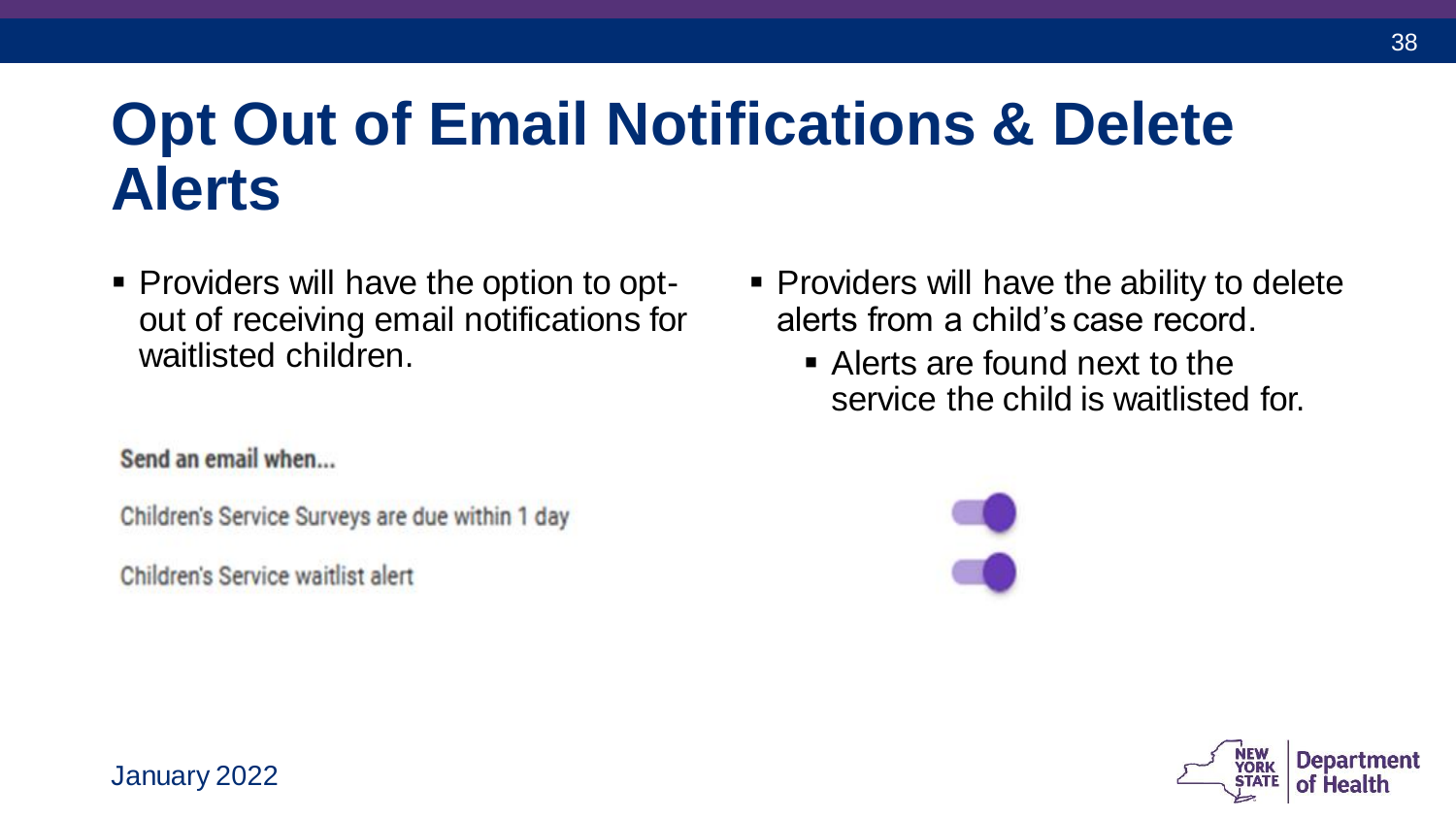#### **Exporting Waitlist**

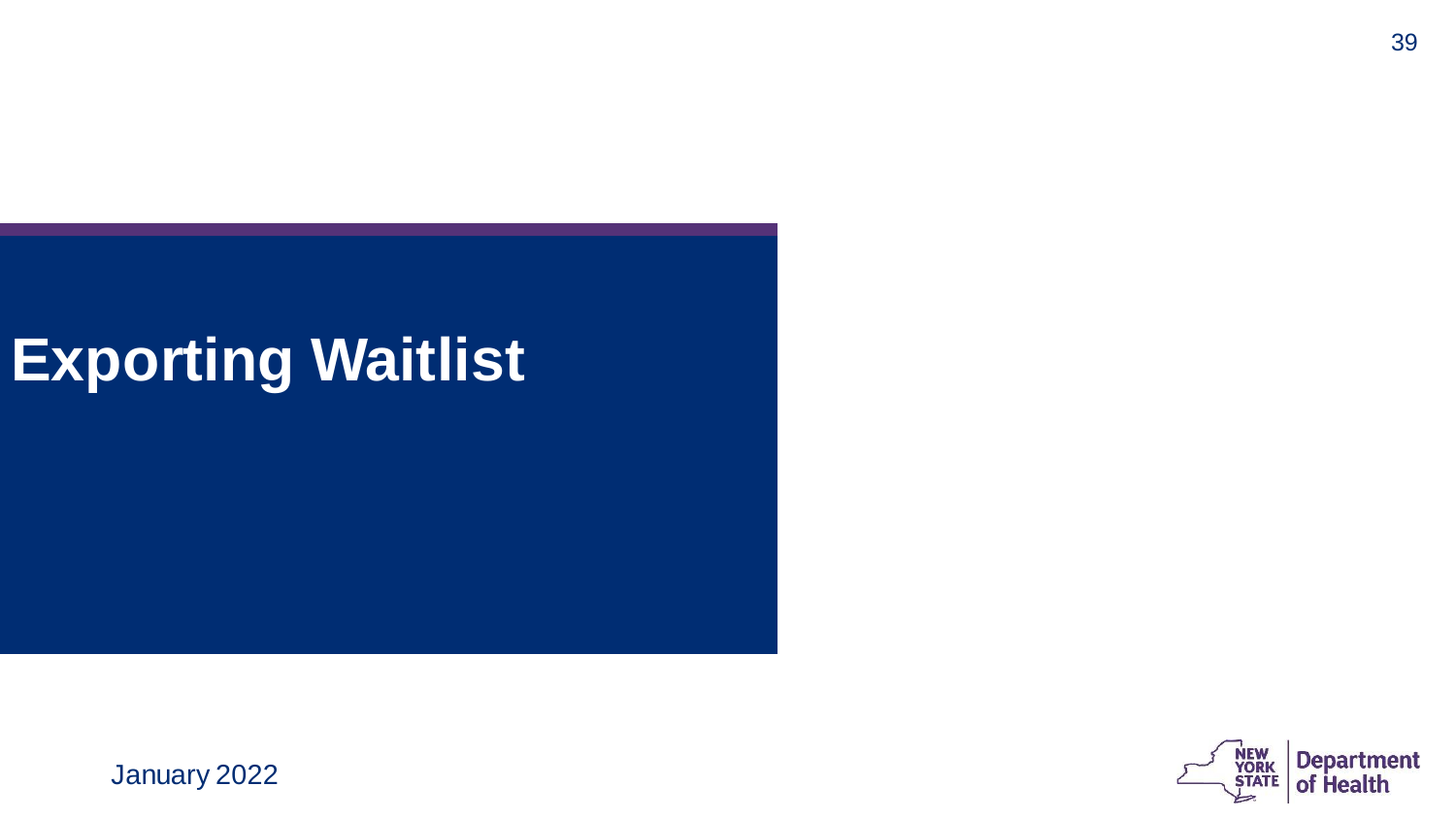## **Exporting Waitlist**

HCBS Providers will have the functionality of exporting their existing waitlist into a excel spreadsheet. This can be used for record keeping as well as waitlist management.

| △■                            | Incident Reporting and Management System (IRAMS) & Children's Services |                                                                    |          |        |                                       |                           | Citi, Member Name, Texue ID |                 | Q        | $\mathcal{Q}$<br>ᅀ |
|-------------------------------|------------------------------------------------------------------------|--------------------------------------------------------------------|----------|--------|---------------------------------------|---------------------------|-----------------------------|-----------------|----------|--------------------|
| 位                             | $A =$<br><b>Children's Services</b>                                    | <b>Children's Services Waitlist</b><br>A Manage a Child's Waitlist |          |        |                                       | View My Agency            | <b>View All Agencies</b>    | <b>D</b> Export | Y Filter | S. Clear           |
| $\omega$<br>$\overline{\sim}$ | $\equiv$<br>Service Survey<br>满口<br>Child Waitlist                     | Child's Name 11                                                    | CIN 11   | Days 1 | Service(s)                            | County.                   | Organizations               |                 |          |                    |
| 呉                             |                                                                        | Doe, John                                                          | FY000000 |        | Caregiver Family Support and Services | New York<br>443399999     | HH:<br>CMA:<br>Plan:        | Health Home     |          |                    |
|                               |                                                                        | Doe, Jane                                                          | FY000000 |        | 4 Services                            | New York<br>70. O.H. 1722 | HH:<br>CMA:<br>Plan:        | Health Home     |          |                    |

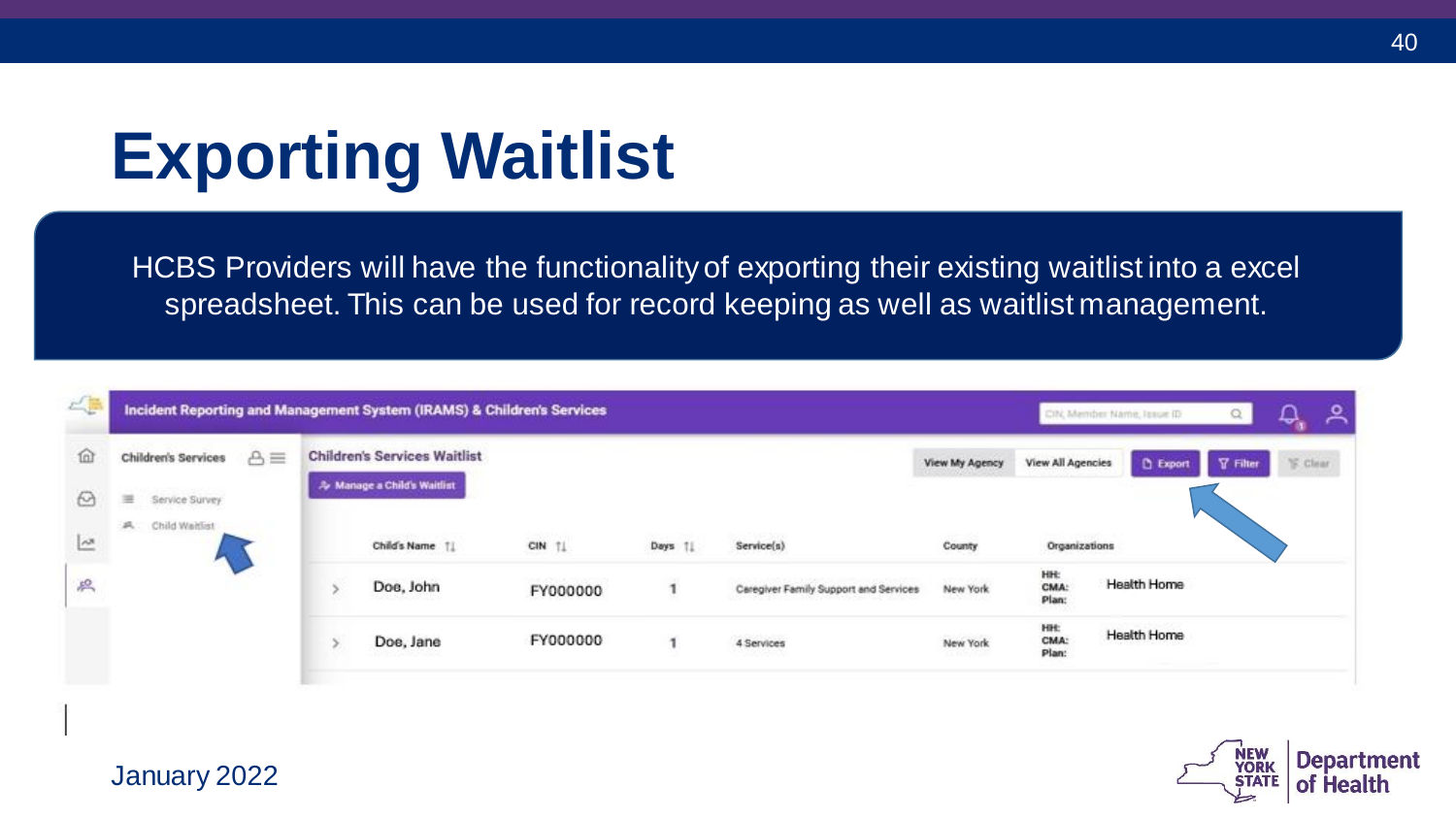#### **Live Presentation (Demo)**

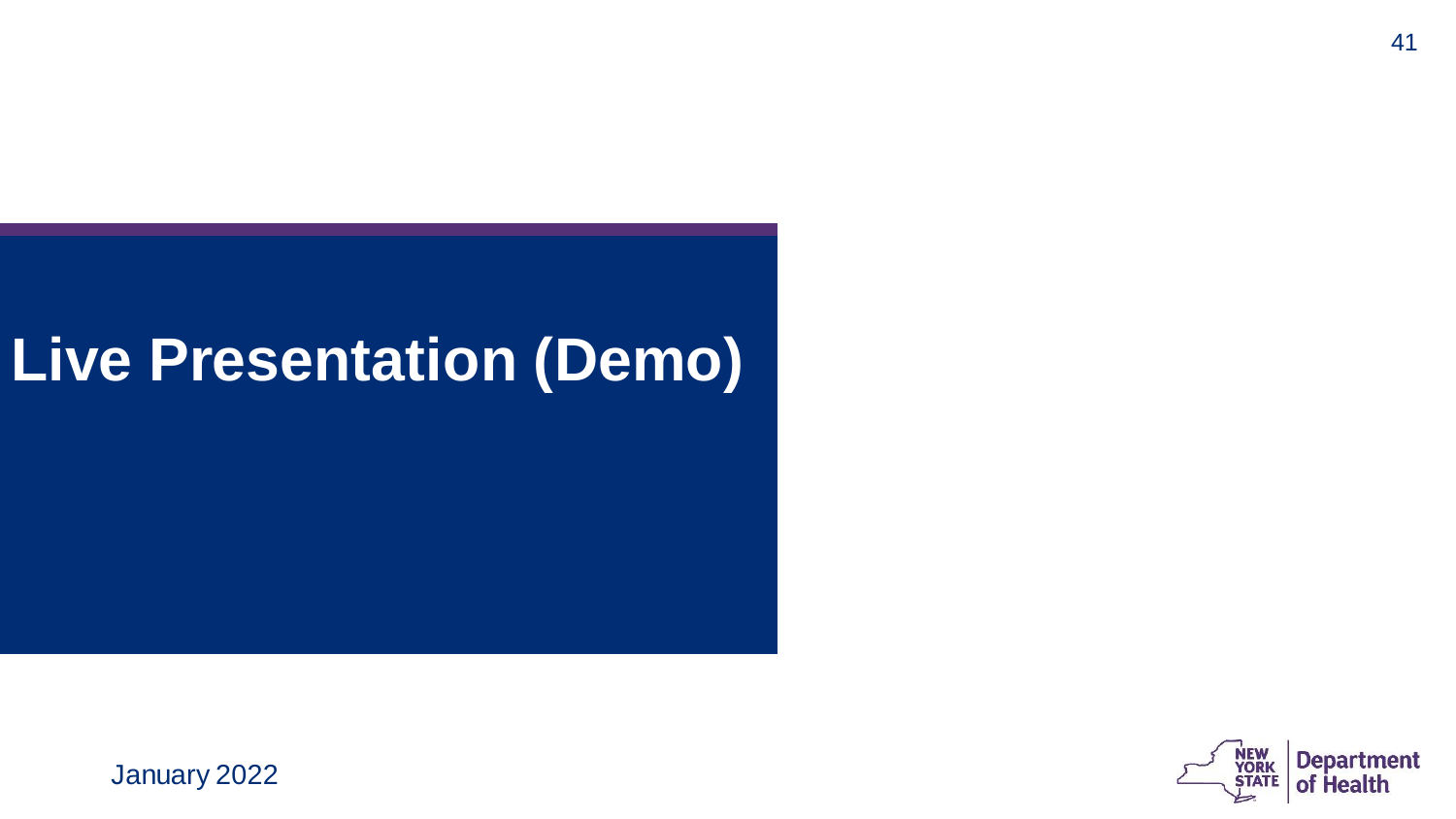#### **Next Steps**

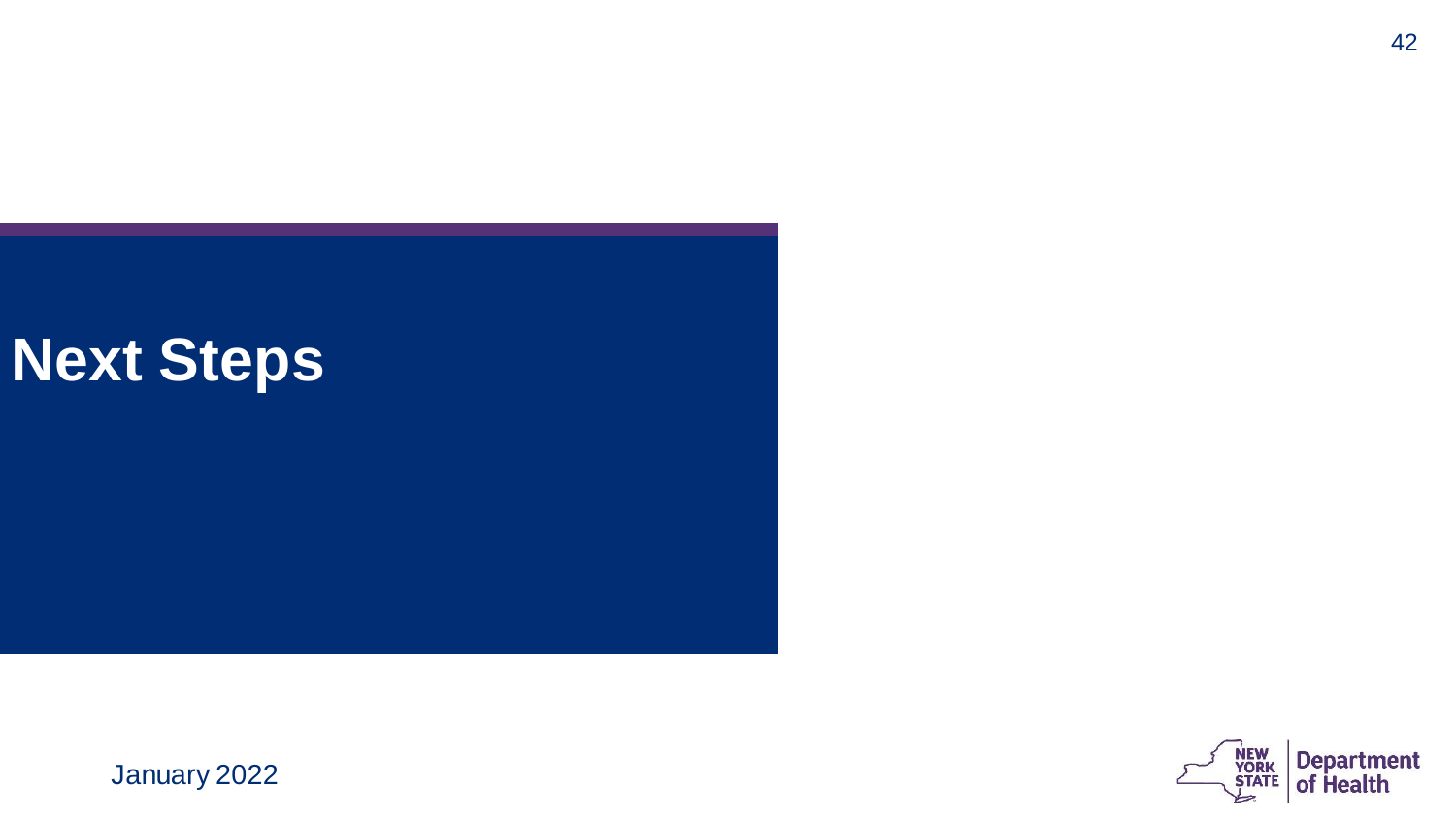### **The Children's Services Capacity Tracker - Implementation**

Timeline for implementation

- Webinar with HCBS providers  $-$  January 26<sup>th</sup>
- User guide and FAQ posted to State Website by January 28<sup>th</sup>
- Launch of new Children's Services Capacity Tracker January 31<sup>st</sup>
- **First Reporting by HCBS providers – due Friday February 4th by 11:59 pm**
- Reporting thereafter minimally every 3 weeks by Friday at 11:59 pm
- Follow up with HCBS providers during February HCBS provider monthly call with the State – February  $16<sup>th</sup>$

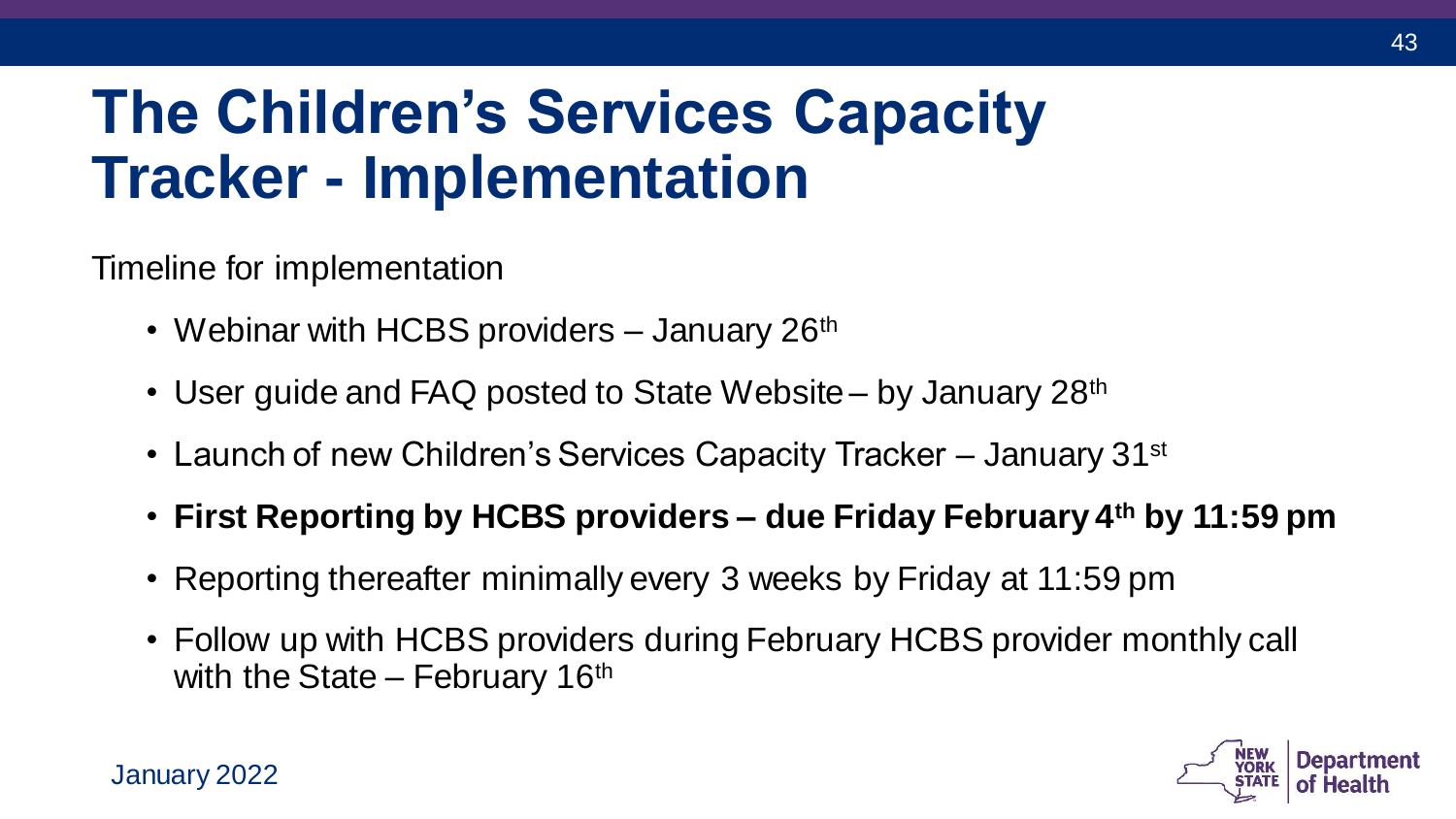## **CFTSS Provider Inclusion**

- **This is still in discussion**
- **Information and data from the launch of the system with HCBS providers will** inform these discussions
- Majority of HCBS providers are also CFTSS providers
- ➢CFTS Services are also available to document capacity and waitlist information. Currently, CFTSS providers are *not* required to complete a capacity survey or enter the Children's Services Capacity Tracker. However, HCBS providers who are also designed for CFTSS can manage their CFTSS waitlist in the Capacity Tracker.

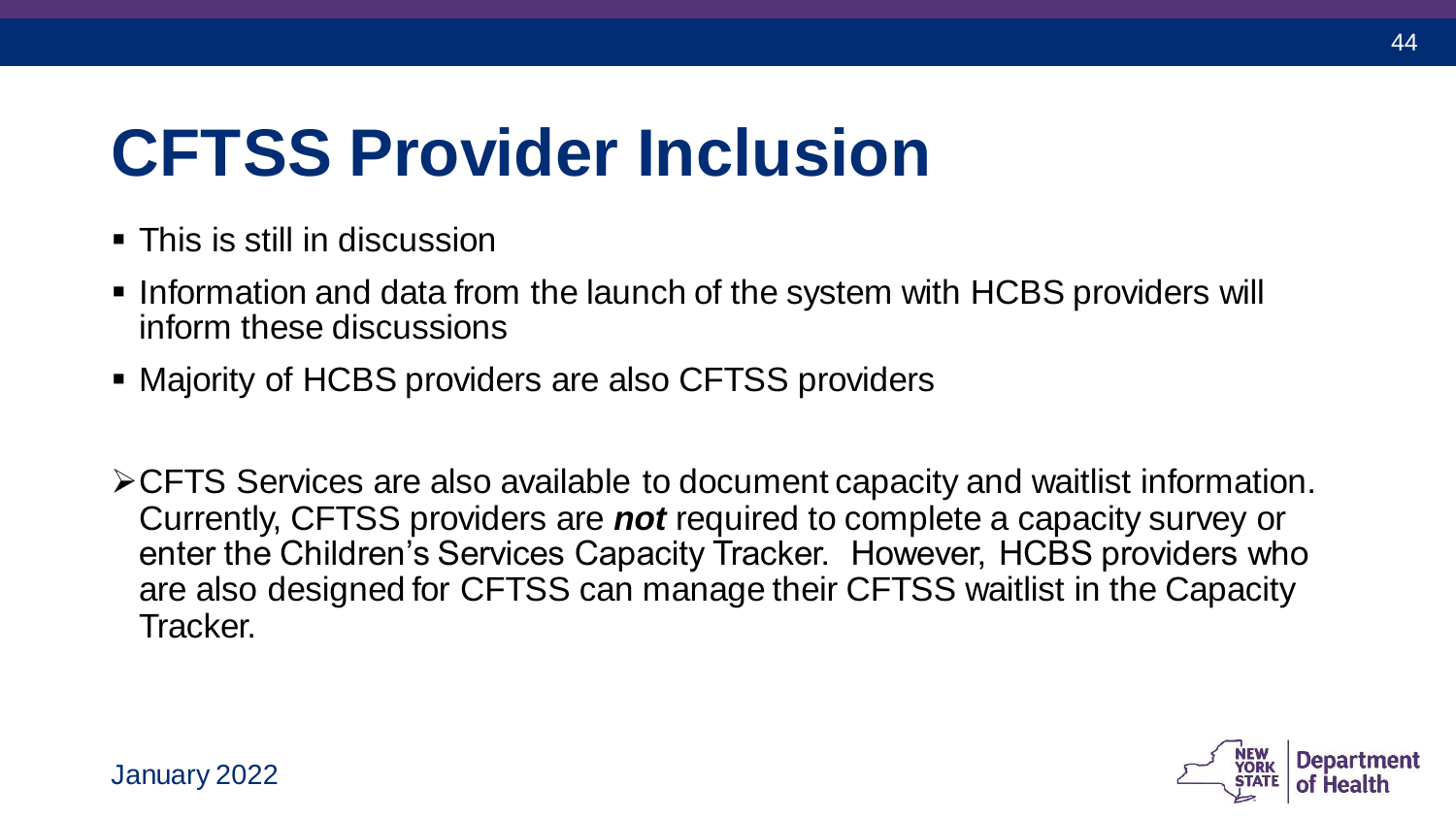## **PHASE 2**

- The State has received a lot of feedback regarding the HCBS Plan of Care Workflow, and that the forms and process is difficult
- Request for real time information and ability to have the process automated
- Phase 2 will begin to examine the ability of an electronic referral process to request services
	- o Care Managers will be able to submit referrals
	- o Providers will be able to indicate in real time connection to services, waitlisted, or not able to serve
- Possibility for lead HHs and MMCP access, as well as MMCP ability to authorize services electronically
- HCBS Providers to be able to share Frequency, Scope, and Duration

➢Will engage the HH/MCO kids subcommittee to begin the discussion

January 2022

**YORK**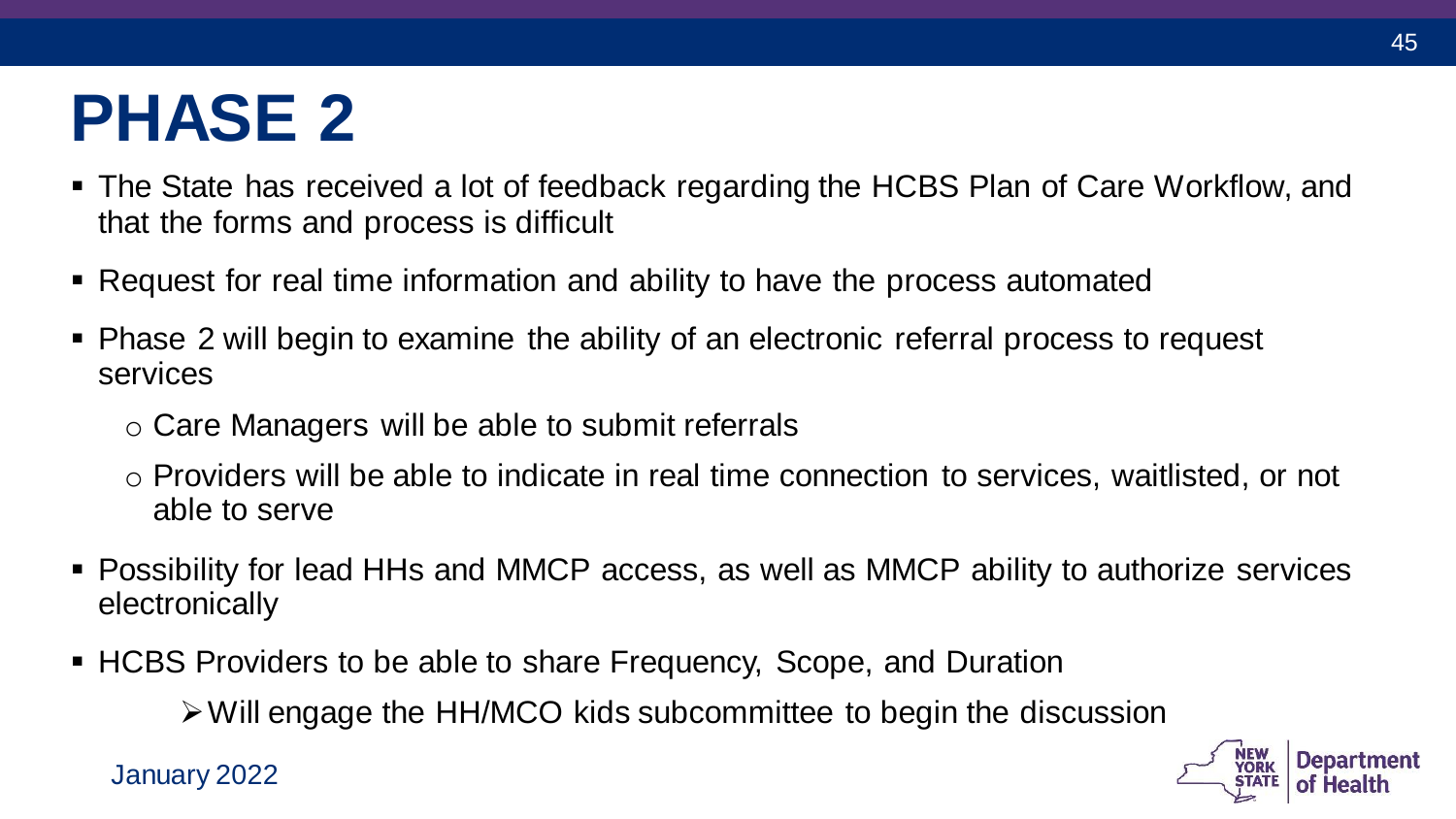

NEW<br>YORK<br>STATE Department<br>of Health